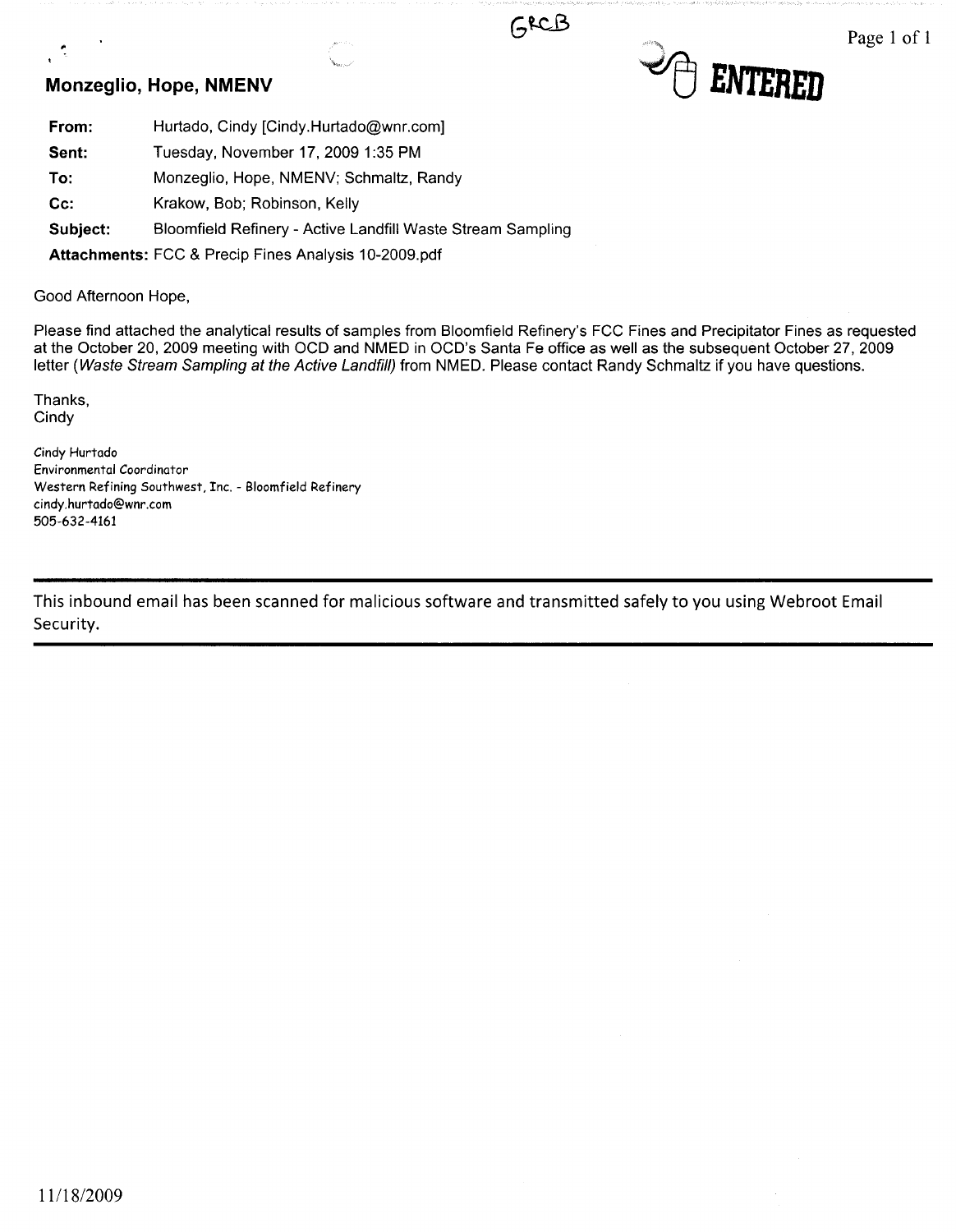

#### COVER LETTER

Tuesday, November 10, 2009

Cindy Hurtado Western Refining Southwest, Inc. #50 CR 4990

Bloomfield, NM 87413

TEL: (505) 632-4161 FAX (505) 632-3911

RE: Waste Streams 10-22-09

Dear Cindy Hurtado:

Order No.: 0910440

Hall Environmental Analysis Laboratory, Inc. received 2 sample(s) on 10/23/2009 for the analyses presented in the following report.

These were analyzed according to EPA procedures or equivalent. Below is a list of our accreditations. To access our accredited tests please go to www.hallenvironrnental.com or the state specific web sites.

Reporting limits are determined by EPA methodology. No determination of compounds below these ( denoted by the ND or < sign) has been made.

Please don't hesitate to contact HEAL for any additional information or clarifications.

Sincerely,

Andy Freeman, Laboratory Manager

NM Lab# NM9425 AZ license # AZ0682 ORELAP Lab# NM100001 Texas Lab# Tl04704424-08-TX



4901 Hawkins NE ■ Suite D ■ Albuquerque, NM 87109 505.345.3975 • Fax 505.845.4107 www.hallenvironmental.com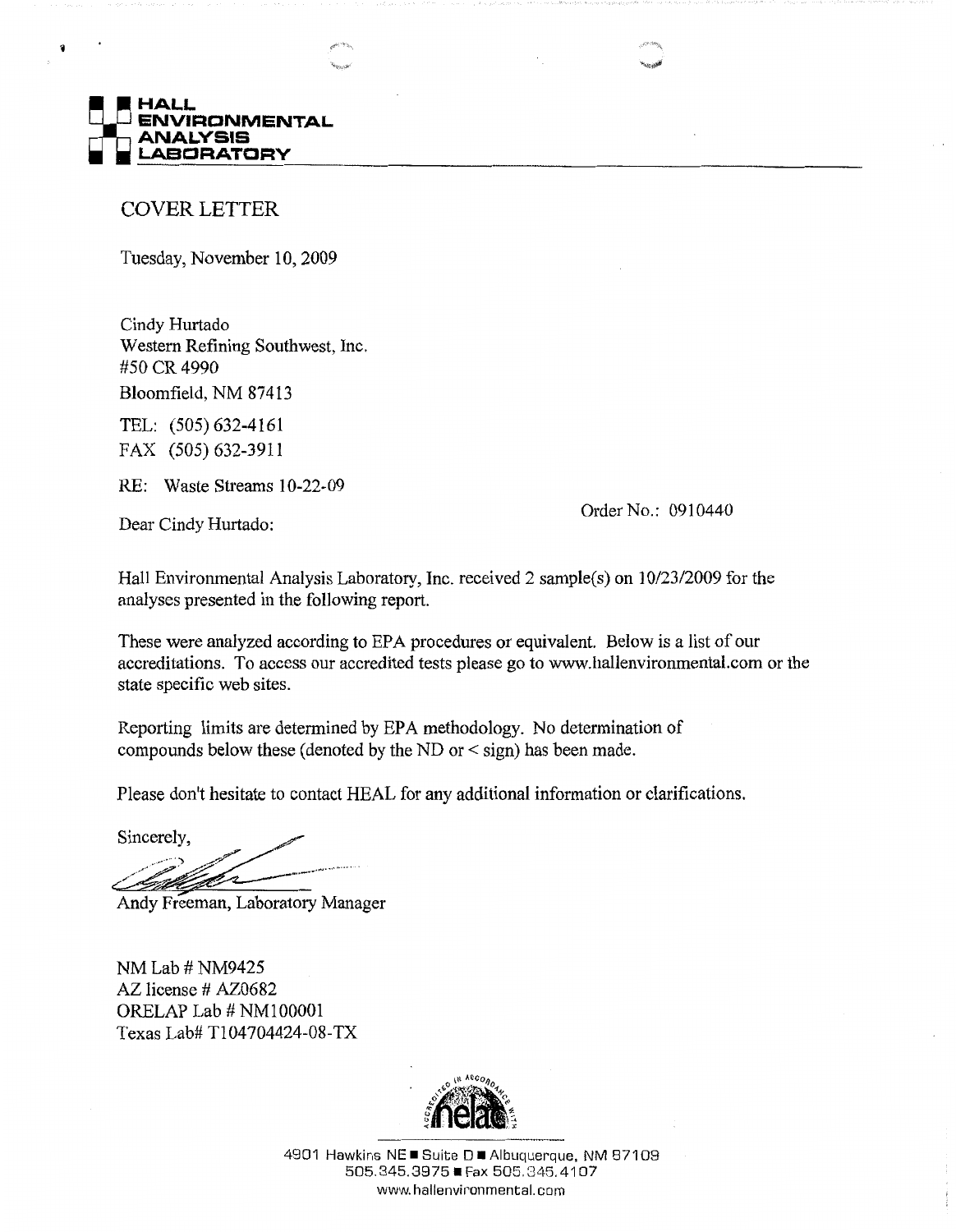| <b>CLIENT:</b>            |    | Western Refining Southwest, Inc.           |                        |              |              | Client Sample ID: FCC fines |                           |                                                    |
|---------------------------|----|--------------------------------------------|------------------------|--------------|--------------|-----------------------------|---------------------------|----------------------------------------------------|
| Lab Order:                |    | 0910440                                    |                        |              |              |                             |                           | Collection Date: 10/22/2009 10:40:00 AM            |
| Project:                  |    | Waste Streams 10-22-09                     |                        |              |              | Date Received: 10/23/2009   |                           |                                                    |
| Lab ID:                   |    | 0910440-01                                 |                        |              |              |                             | Matrix: SOLID             |                                                    |
| Analyses                  |    |                                            | Result                 |              |              | PQL Qual Units              | DF                        | Date Analyzed                                      |
|                           |    | EPA METHOD 7471: MERCURY                   |                        |              |              |                             |                           | Analyst: SNV                                       |
| Mercury                   |    |                                            | <b>ND</b>              | 0.033        | $\mathbf{L}$ | mg/Kg                       | 1                         | 11/3/2009 3:27:05 PM                               |
| <b>MERCURY, TCLP</b>      |    |                                            |                        |              |              |                             |                           | Analyst: IC                                        |
| Mercury                   |    |                                            | <b>ND</b>              | 0.020        |              | mg/L                        | 1                         | 10/29/2009 2:45:02 PM                              |
|                           |    | <b>EPA METHOD 6010B: SOIL METALS</b>       |                        |              |              |                             |                           | Analyst: RAGS                                      |
| Aluminum                  |    |                                            | 70000                  | 5700         |              | mg/Kg                       | 2000                      | 11/3/2009 7:08:02 PM                               |
| Antimony                  |    |                                            | <b>ND</b>              | 48           |              | mg/Kg                       | 20                        | 10/30/2009 4:36:42 PM                              |
| Arsenic                   |    |                                            | 220                    | 48           |              | mg/Kg                       | 20                        | 10/30/2009 4:36:42 PM                              |
| Barium                    |    |                                            | 400                    | 1.9          |              | mg/Kg                       | 20                        | 10/30/2009 4:36:42 PM                              |
| Beryllium                 |    |                                            | <b>ND</b>              | 2.9          |              | mg/Kg                       | 20                        | 10/30/2009 4:36:42 PM                              |
| Cadmium                   |    |                                            | <b>ND</b>              | 1.9          |              | mg/Kg                       | 20                        | 10/30/2009 4:36:42 PM                              |
| Calcium                   |    |                                            | 1700                   | 480          |              | mg/Kg                       | 20                        | 10/30/2009 4:36:42 PM                              |
| Chromium                  |    |                                            | 26                     | 5.7          |              | mg/Kg                       | 20                        | 10/30/2009 4:36:42 PM                              |
| Cobalt                    |    |                                            | <b>ND</b>              | 2.9          |              | mg/Kg                       | 10                        | 11/3/2009 6:47:18 PM                               |
| Copper                    |    |                                            | 62                     | 5.7          |              | mg/Kg                       | 20                        | 10/30/2009 4:36:42 PM                              |
| Iron                      |    |                                            | 14000                  | 950          |              | mg/Kg                       | 1000                      | 11/4/2009 11:16:38 AM                              |
| Lead                      |    |                                            | 46                     | 4.8          |              | mg/Kg                       | 20                        | 10/30/2009 4:36:42 PM                              |
| Magnesium                 |    |                                            | 8000                   | 480          |              | mg/Kg                       | 20                        | 10/30/2009 4:36:42 PM                              |
| Manganese                 |    |                                            | 78                     | 1.9          |              | mg/Kg                       | 20                        | 10/30/2009 4:36:42 PM                              |
| Nickel                    |    |                                            | 120                    | 9.5          |              | mg/Kg                       | 20                        | 10/30/2009 4:36:42 PM                              |
| Potassium                 |    |                                            | <b>ND</b>              | 950          |              | mg/Kg                       | 20                        | 10/30/2009 4:36:42 PM                              |
| Selenium                  |    |                                            | <b>ND</b>              | 24           |              | mg/Kg                       | 10                        | 11/3/2009 6:47:18 PM                               |
| Silver                    |    |                                            | <b>ND</b>              | 4.8          |              | mg/Kg                       | 20                        | 10/30/2009 4:36:42 PM                              |
| Sodium                    |    |                                            | 3300                   | 480          |              | mg/Kg                       | 20                        | 10/30/2009 4:36:42 PM                              |
| Thallium                  |    |                                            | ND                     | 48           |              | mg/Kg                       | 20                        | 10/30/2009 4:36:42 PM                              |
| Vanadium                  |    |                                            | 540                    | 48           |              | mg/Kg                       | 20                        | 10/30/2009 4:36:42 PM                              |
| Zinc                      |    |                                            | 1700                   | 120          |              | mg/Kg                       | 50                        | 10/30/2009 4:49:41 PM                              |
|                           |    | <b>EPA METHOD 6010B: TCLP METALS</b>       |                        |              |              |                             |                           | Analyst: RAGS                                      |
| Arsenic                   |    |                                            | <b>ND</b>              | 5.0          |              | mg/L                        | 1                         | 10/29/2009 10:41:11 AM                             |
| Barium                    |    |                                            | <b>ND</b>              | 100          |              | mg/L                        | 1                         | 10/29/2009 10:41:11 AM                             |
| Cadmium                   |    |                                            | <b>ND</b>              | 1.0          |              | mg/L                        | 1                         | 10/29/2009 10:41:11 AM                             |
| Chromium                  |    |                                            | <b>ND</b>              | 5.0          |              | mg/L                        | 1                         | 10/29/2009 10:41:11 AM                             |
| Lead                      |    |                                            | <b>ND</b>              | 5.0          |              | mg/L                        | 1                         | 10/29/2009 10:41:11 AM                             |
| Selenium                  |    |                                            | ND                     | 1.0          |              | mg/L                        | 1                         | 10/29/2009 10:41:11 AM                             |
| Silver                    |    |                                            | <b>ND</b>              | 5.0          |              | mg/L                        | 1                         | 10/29/2009 10:41:11 AM                             |
|                           |    |                                            |                        |              |              |                             |                           |                                                    |
|                           |    | EPA METHOD 8270C: SEMIVOLATILES            |                        |              |              |                             |                           | Analyst: JDC                                       |
| Acenaphthene              |    |                                            | <b>ND</b>              | 0.20         |              | mg/Kg                       | 1                         | 11/3/2009 4:06:55 PM                               |
| Acenaphthylene<br>Aniline |    |                                            | <b>ND</b><br><b>ND</b> | 0.20<br>0.20 |              | mg/Kg<br>mg/Kg              | 1<br>1                    | 11/3/2009 4:06:55 PM<br>11/3/2009 4:06:55 PM       |
| <b>Oualifiers:</b>        | *  | Value exceeds Maximum Contaminant Level    |                        |              | в            |                             |                           | Analyte detected in the associated Method Blank    |
|                           | E  | <b>Estimated value</b>                     |                        |              | H            |                             |                           | Holding times for preparation or analysis exceeded |
|                           | J  | Analyte detected below quantitation limits |                        |              | MCL          |                             | Maximum Contaminant Level |                                                    |
|                           | ND | Not Detected at the Reporting Limit        |                        |              | RL           | Reporting Limit             |                           | Page 1 of 6                                        |

 $\bullet$ 

### **Hall Environmental Analysis Laboratory, Inc. Date:** IO-Nov-09

1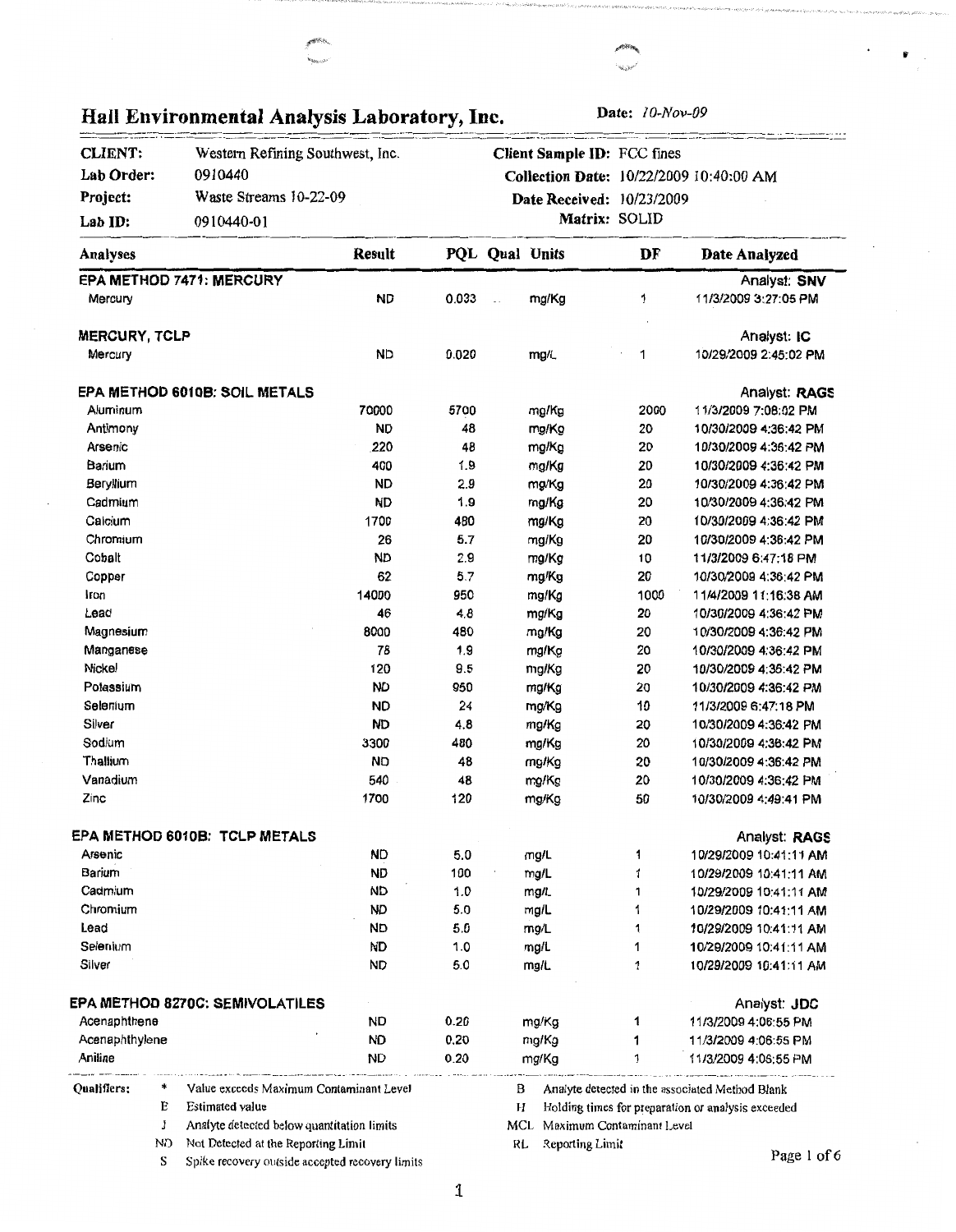# Hall Environmental Analysis Laboratory, Inc. Date: <sup>10-Nov-09</sup>

| <b>CLIENT:</b> | Western Refining Southwest, Inc. |
|----------------|----------------------------------|
| Lab Order:     | 0910440                          |
| Project:       | Waste Streams 10-22-09           |
| Lab $ID:$      | 0910440-01                       |

**Client Sample** ID: FCC fines Collection Date: 10/22/2009 I 0:40:00 AM Date Received: 10/23/2009 **Matrix:** SOLID

| Analyses                        | Result    |      | PQL Qual Units | DF | Date Analyzed        |
|---------------------------------|-----------|------|----------------|----|----------------------|
| EPA METHOD 8270C: SEMIVOLATILES |           |      |                |    | Analyst: JDC         |
| Anthracene                      | <b>ND</b> | 0.20 | mg/Kg          | 1  | 11/3/2009 4:06:55 PM |
| Azobenzene                      | <b>ND</b> | 0.20 | mg/Kg          | 1  | 11/3/2009 4:06:55 PM |
| Benz(a)anthracene               | <b>ND</b> | 0.20 | mg/Kg          | 1  | 11/3/2009 4:06:55 PM |
| Benzo(a)pyrene                  | <b>ND</b> | 0.20 | mg/Kg          | 1  | 11/3/2009 4:06:55 PM |
| Benzo(b)fluoranthene            | <b>ND</b> | 0.20 | mg/Kg          | 1  | 11/3/2009 4:06:55 PM |
| Benzo(g,h,i)perylene            | <b>ND</b> | 0.50 | mg/Kg          | 1  | 11/3/2009 4:06:55 PM |
| Benzo(k)fluoranthene            | <b>ND</b> | 0.20 | mg/Kg          | 1  | 11/3/2009 4:06:55 PM |
| Benzoic acid                    | <b>ND</b> | 0.50 | mg/Kg          | 1  | 11/3/2009 4:06:55 PM |
| Benzyl alcohol                  | ND        | 0.20 | mg/Kg          | 1  | 11/3/2009 4:06:55 PM |
| Bis(2-chloroethoxy)methane      | ND        | 0.20 | mg/Kg          | 1  | 11/3/2009 4:06:55 PM |
| Bis(2-chloroethyl)ether         | <b>ND</b> | 0.20 | mg/Kg          | 1  | 11/3/2009 4:06:55 PM |
| Bis(2-chloroisopropyl)ether     | <b>ND</b> | 0.20 | mg/Kg          | 1  | 11/3/2009 4:06:55 PM |
| Bis(2-ethylhexyl)phthalate      | <b>ND</b> | 0.50 | mg/Kg          | 1  | 11/3/2009 4:06:55 PM |
| 4-Bromophenyl phenyl ether      | <b>ND</b> | 0.20 | mg/Kg          | 1  | 11/3/2009 4:06:55 PM |
| Butyl benzyl phthalate          | <b>ND</b> | 0.20 | mg/Kg          | 1  | 11/3/2009 4:06:55 PM |
| Carbazole                       | <b>ND</b> | 0.20 | mg/Kg          | 1  | 11/3/2009 4:06:55 PM |
| 4-Chloro-3-methylphenol         | <b>ND</b> | 0.50 | mg/Kg          | 1  | 11/3/2009 4:06:55 PM |
| 4-Chloroaniline                 | <b>ND</b> | 0.50 | mg/Kg          | 1  | 11/3/2009 4:06:55 PM |
| 2-Chioronaphthalene             | <b>ND</b> | 0.25 | mg/Kg          | 1  | 11/3/2009 4:06:55 PM |
| 2-Chlorophenol                  | <b>ND</b> | 0.20 | mg/Kg          | 1  | 11/3/2009 4:06:55 PM |
| 4-Chlorophenyl phenyl ether     | <b>ND</b> | 0.20 | mg/Kg          | 1  | 11/3/2009 4:06:55 PM |
| Chrysene                        | <b>ND</b> | 0.20 | mg/Kg          | 1  | 11/3/2009 4:06:55 PM |
| Di-n-butyl phthalate            | <b>ND</b> | 0.50 | mg/Kg          | 1  | 11/3/2009 4:06:55 PM |
| Di-n-octyl phthalate            | <b>ND</b> | 0.20 | mg/Kg          | 1  | 11/3/2009 4:06:55 PM |
| Dibenz(a,h)anthracene           | <b>ND</b> | 0.20 | mg/Kg          | 1  | 11/3/2009 4:06:55 PM |
| Dibenzofuran                    | <b>ND</b> | 0.20 | mg/Kg          | 1  | 11/3/2009 4:06:55 PM |
| 1.2-Dichlorobenzene             | <b>ND</b> | 0.20 | mg/Kg          | 1  | 11/3/2009 4:06:55 PM |
| 1,3-Dichlorobenzene             | <b>ND</b> | 0.20 | mg/Kg          | 1  | 11/3/2009 4:06:55 PM |
| 1,4-Dichlorobenzene             | <b>ND</b> | 0.20 | mg/Kg          | 1  | 11/3/2009 4:06:55 PM |
| 3,3'-Dichlorobenzidine          | <b>ND</b> | 0.25 | mg/Kg          | 1  | 11/3/2009 4:06:55 PM |
| Diethyl phthalate               | <b>ND</b> | 0.20 | mg/Kg          | 1  | 11/3/2009 4:06:55 PM |
| Dimethyl phthalate              | <b>ND</b> | 0.20 | mg/Kg          | 1  | 11/3/2009 4:06:55 PM |
| 2,4-Dichlorophenol              | ND        | 0.40 | mg/Kg          | 1  | 11/3/2009 4:06:55 PM |
| 2,4-Dimethylphenol              | <b>ND</b> | 0.30 | mg/Kg          | 1  | 11/3/2009 4:06:55 PM |
| 4,6-Dinitro-2-methylphenol      | ND        | 0.50 | mg/Kg          | 1  | 11/3/2009 4:06:55 PM |
| 2,4-Dinitrophenol               | ND        | 0.40 | mg/Kg          | 1  | 11/3/2009 4:06:55 PM |
| 2.4-Dinitrotoluene              | ND        | 0.50 | mg/Kg          | 1  | 11/3/2009 4:06:55 PM |
| 2.6-Dinitrotoluene              | ND        | 0.50 | mg/Kg          | 1  | 11/3/2009 4:06:55 PM |
| Fluoranthene                    | <b>ND</b> | 0.25 | mg/Kg          | 1  | 11/3/2009 4:06:55 PM |
| Fluorene                        | ND        | 0.50 | mg/Kg          | 1  | 11/3/2009 4:06:55 PM |
| Hexachlorobenzene               | <b>ND</b> | 0.20 | mg/Kg          | 1  | 11/3/2009 4:06:55 PM |
| Hexachlorobutadiene             | ND        | 0.20 | mg/Kg          | 1  | 11/3/2009 4:06:55 PM |

Qualifiers: \* Value exceeds Maximum Contaminant Level

- E Estimated value
- $J$ Analyte detected below quantitation limits
- ND Not Detected at the Reporting Limit
- S Spike recovery outside accepted recovery limits
- B Analyte detected in the associated Method Blank
- H Holding times for preparation or analysis exceeded

Page 2 of 6

MCL Maximum Contaminant Level

RL Reporting Limit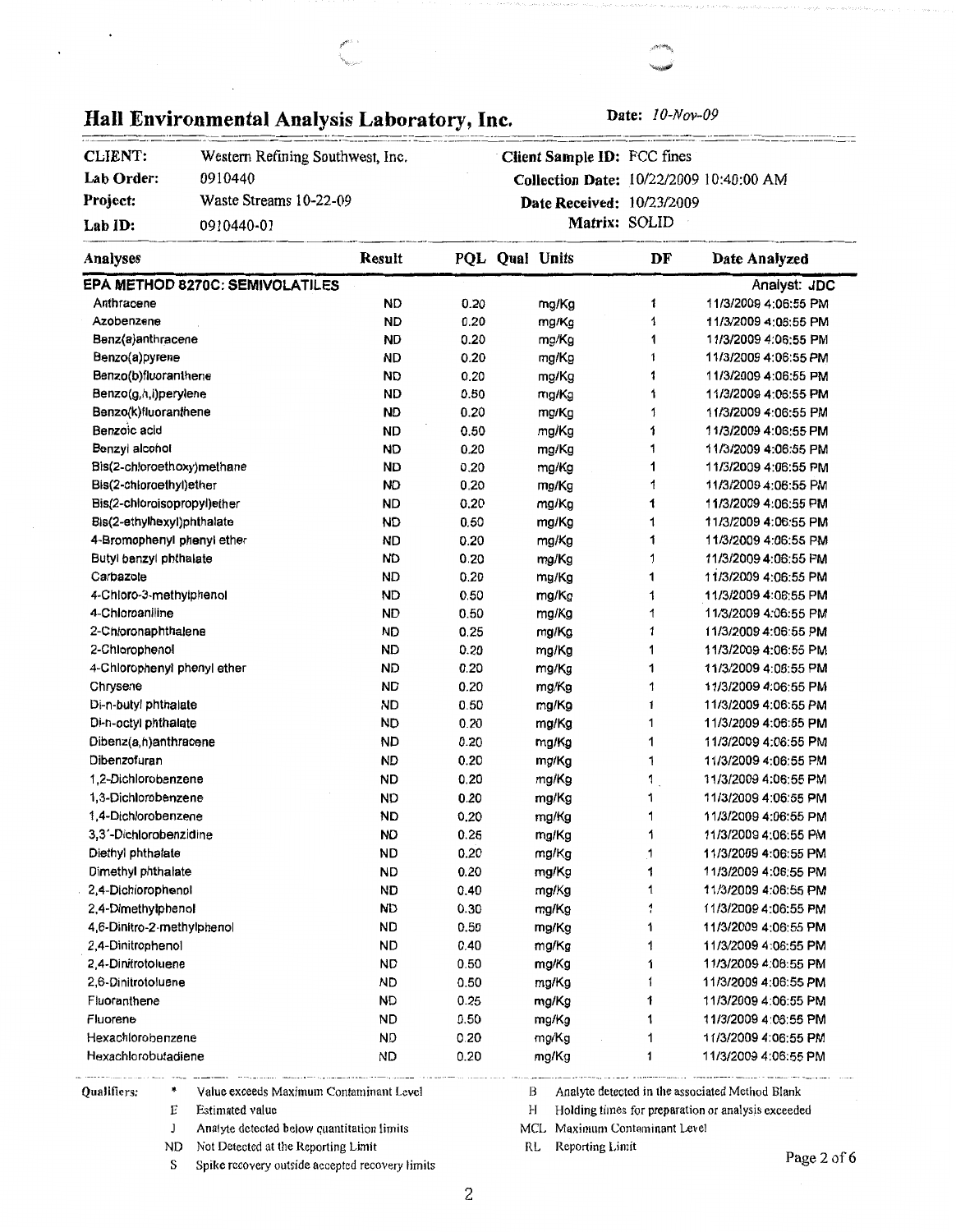| Lab Order:                 | 0910440                         |               |          |                           |    | Collection Date: 10/22/2009 10:40:00 AM |  |  |
|----------------------------|---------------------------------|---------------|----------|---------------------------|----|-----------------------------------------|--|--|
| Project:                   | Waste Streams 10-22-09          |               |          | Date Received: 10/23/2009 |    |                                         |  |  |
| Lab ID:                    | 0910440-01                      |               |          | Matrix: SOLID             |    |                                         |  |  |
| Analyses                   |                                 | <b>Result</b> |          | PQL Qual Units            | DF | Date Analyzed                           |  |  |
|                            | EPA METHOD 8270C: SEMIVOLATILES |               |          |                           |    | Analyst: JDC                            |  |  |
| Hexachiorocyclopentadiene  |                                 | <b>ND</b>     | 0.20     | mg/Kg                     | 1  | 11/3/2009 4:06:55 PM                    |  |  |
| Hexachloroethane           |                                 | <b>ND</b>     | 0.20     | mg/Kg                     | 1  | 11/3/2009 4:06:55 PM                    |  |  |
| Indeno(1,2,3-cd)pyrene     |                                 | <b>ND</b>     | 0.25     | mg/Kg                     | 1  | 11/3/2009 4:06:55 PM                    |  |  |
| Isophorone                 |                                 | <b>ND</b>     | 0.50     | mg/Kg                     | 1  | 11/3/2009 4:06:55 PM                    |  |  |
| 2-Methylnaphthalene        |                                 | <b>ND</b>     | 0.25     | mg/Kg                     | 1  | 11/3/2009 4:06:55 PM                    |  |  |
| 2-Methylphenol             |                                 | <b>ND</b>     | 0.50     | mg/Kg                     | 1  | 11/3/2009 4:06:55 PM                    |  |  |
| 3+4-Methylphenol           |                                 | <b>ND</b>     | 0.20     | mg/Kg                     | 1  | 11/3/2009 4:06:55 PM                    |  |  |
| N-Nitrosodi-n-propylamine  |                                 | <b>ND</b>     | 0.20     | mg/Kg                     | 1  | 11/3/2009 4:06:55 PM                    |  |  |
| N-Nitrosodiphenylamine     |                                 | <b>ND</b>     | 0.20     | mg/Kg                     | 1  | 11/3/2009 4:06:55 PM                    |  |  |
| Naphthalene                |                                 | <b>ND</b>     | 0.20     | mg/Kg                     | 1  | 11/3/2009 4:06:55 PM                    |  |  |
| 2-Nitroaniline             |                                 | <b>ND</b>     | 0.20     | mg/Kg                     | 1  | 11/3/2009 4:06:55 PM                    |  |  |
| 3-Nitroaniine              |                                 | <b>ND</b>     | 0.20     | mg/Kg                     | 1  | 11/3/2009 4:06:55 PM                    |  |  |
| 4-Nitroaniline             |                                 | <b>ND</b>     | 0.25     | mg/Kg                     | 1  | 11/3/2009 4:06:55 PM                    |  |  |
| Nitrobenzene               |                                 | <b>ND</b>     | 0.50     | mg/Kg                     | 1  | 11/3/2009 4:06:55 PM                    |  |  |
| 2-Nitropheno!              |                                 | <b>ND</b>     | 0.20     | mg/Kg                     | 1  | 11/3/2009 4:06:55 PM                    |  |  |
| 4-Nitrophenol              |                                 | <b>ND</b>     | 0.20     | mg/Kg                     | 1  | 11/3/2009 4:06:55 PM                    |  |  |
| Pentachlorophenol          |                                 | <b>ND</b>     | 0.40     | mg/Kg                     | 1  | 11/3/2009 4:06:55 PM                    |  |  |
| Phenanthrene               |                                 | <b>ND</b>     | 0.20     | mg/Kg                     | 1  | 11/3/2009 4:06:55 PM                    |  |  |
| Phenol                     |                                 | <b>ND</b>     | 0.20     | mg/Kg                     | 1  | 11/3/2009 4:06:55 PM                    |  |  |
| Pyrene                     |                                 | <b>ND</b>     | 0.20     | mg/Kg                     | 1  | 11/3/2009 4:06:55 PM                    |  |  |
| Pyridine                   |                                 | <b>ND</b>     | 0.50     | mg/Kg                     | 1  | 11/3/2009 4:06:55 PM                    |  |  |
| 1,2,4-Trichlorobenzene     |                                 | <b>ND</b>     | 0.20     | mg/Kg                     | 1  | 11/3/2009 4:06:55 PM                    |  |  |
| 2,4,5-Trichlorophenol      |                                 | <b>ND</b>     | 0.20     | mg/Kg                     | 1  | 11/3/2009 4:06:55 PM                    |  |  |
| 2,4,6-Trichlorophenol      |                                 | <b>ND</b>     | 0.20     | mg/Kg                     | 1  | 11/3/2009 4:06:55 PM                    |  |  |
| Surr: 2,4,6-Tribromophenol |                                 | 126           | 35.5-141 | %REC                      | 1  | 11/3/2009 4:06:55 PM                    |  |  |
| Surr: 2-Fluorobiphenyl     |                                 | 74.5          | 30.4-128 | %REC                      | 1  | 11/3/2009 4:06:55 PM                    |  |  |
| Surr: 2-Fluorophenol       |                                 | 73.4          | 28.1-129 | %REC                      | 1  | 11/3/2009 4:06:55 PM                    |  |  |
| Surr: 4-Terphenyl-d14      |                                 | 63.1          | 34.6-151 | %REC                      | 1  | 11/3/2009 4:06:55 PM                    |  |  |
| Surr: Nitrobenzene-d5      |                                 | 75.6          | 26.5-122 | %REC                      | 1  | 11/3/2009 4:06:55 PM                    |  |  |

37.6-118

#### **Hall Environmental Analysis Laboratory, Inc.** Date:  $10-Nov-09$ --··--~-- -------------·----·--~~------------ ··-------·-· ·--~----

**CLIENT:** Western Refining Southwest, Inc.

**Client Sample** ID: FCC fines

Qualifiers: \* Value exceeds Maximum Contaminant Level

E Estimated value

Surr: Phenol-d5 75.6

- $\bf J$ Analyte detected below quantitation limits
- ND Not Detected at the Reporting Limit
- S Spike recovery outside accepted recovery limits
- B Analyte detected in the associated Method Blank
- H Holding times for preparation or analysis exceeded

%REC 1 1/3/2009 4:06:55 PM

MCL Maximum Contaminant Level

RL Reporting Limit

Page 3 of 6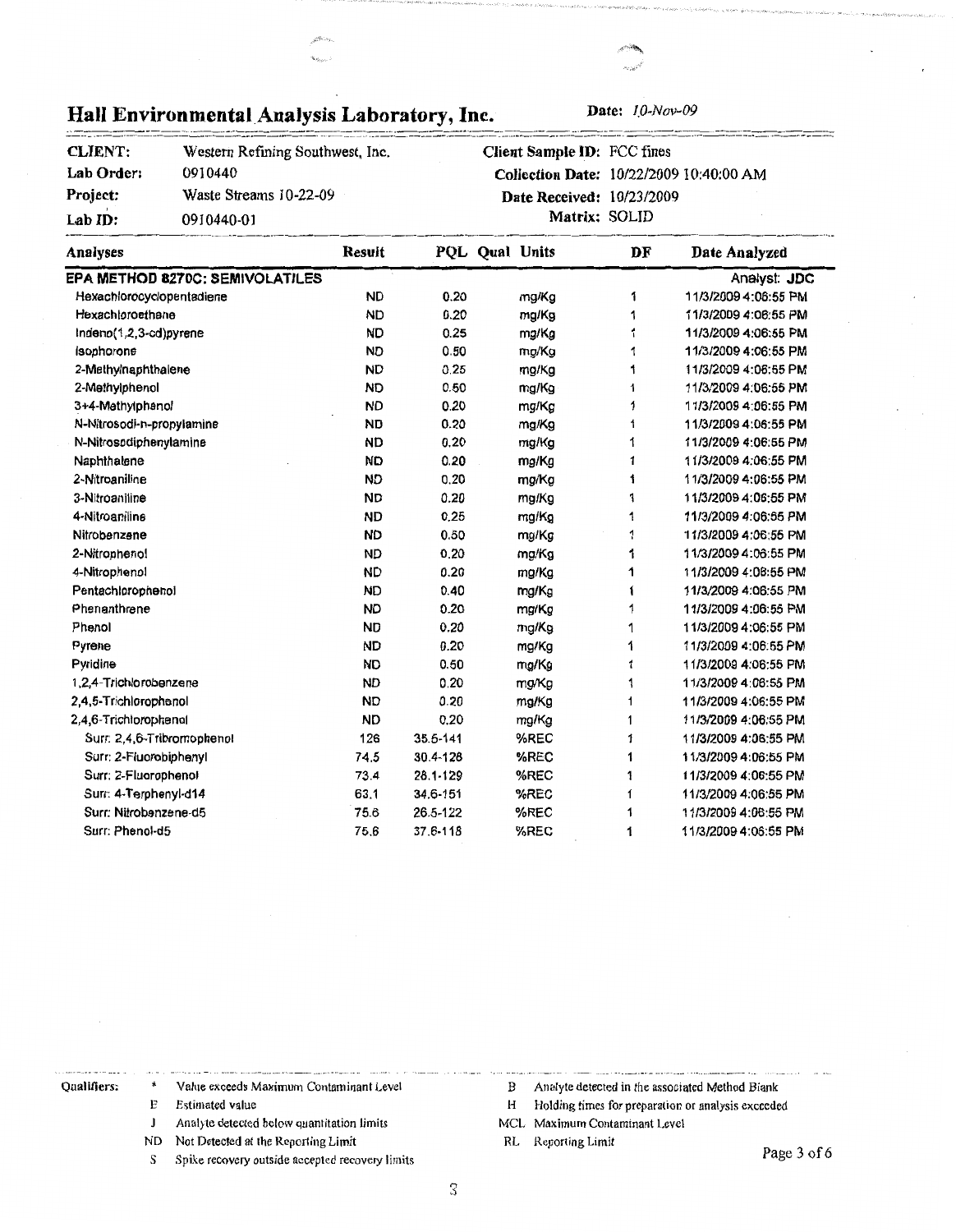| <b>CLIENT:</b> | Western Refining Southwest, Inc.                |           |       |                | Client Sample ID: Precip fines          |                           |                                                    |
|----------------|-------------------------------------------------|-----------|-------|----------------|-----------------------------------------|---------------------------|----------------------------------------------------|
| Lab Order:     | 0910440                                         |           |       |                | Collection Date: 10/22/2009 10:30:00 AM |                           |                                                    |
| Project:       | Waste Streams 10-22-09                          |           |       |                | Date Received: 10/23/2009               |                           |                                                    |
| Lab ID:        | 0910440-02                                      |           |       |                | Matrix: SOLID                           |                           |                                                    |
| Analyses       |                                                 | Result    |       | PQL Qual Units |                                         | DF                        | Date Analyzed                                      |
|                | EPA METHOD 7471: MERCURY                        |           |       |                |                                         |                           | Analyst: SNV                                       |
| Mercury        |                                                 | <b>ND</b> | 0.033 |                | mg/Kg                                   | 1                         | 11/3/2009 3:52:51 PM                               |
| MERCURY, TCLP  |                                                 |           |       |                |                                         |                           | Analyst: IC                                        |
| Mercury        |                                                 | <b>ND</b> | 0.020 |                | mg/L                                    | 1                         | 10/29/2009 2:46:50 PM                              |
|                | EPA METHOD 6010B: SOIL METALS                   |           |       |                |                                         |                           | Analyst: RAGS                                      |
| Aluminum       |                                                 | 76000     | 15000 |                | mg/Kg                                   | 5000                      | 10/30/2009 5:20:26 PM                              |
| Antimony       |                                                 | <b>ND</b> | 49    |                | mg/Kg                                   | 20                        | 10/30/2009 4:22:01 PM                              |
| Arsenic        |                                                 | 200       | 49    |                | mg/Kg                                   | 20                        | 10/30/2009 4:22:01 PM                              |
| Barium         |                                                 | 260       | 2.0   |                | mg/Kg                                   | 20                        | 10/30/2009 4:22:01 PM                              |
| Beryllium      |                                                 | <b>ND</b> | 2.9   |                | mg/Kg                                   | 20                        | 10/30/2009 4:22:01 PM                              |
| Cadmium        |                                                 | <b>ND</b> | 2.0   |                | mg/Kg                                   | 20                        | 10/30/2009 4:22:01 PM                              |
| Calcium        |                                                 | 6600      | 490   |                | mg/Kg                                   | 20                        | 10/30/2009 4:22:01 PM                              |
| Chromium       |                                                 | 48        | 5.9   |                | mg/Kg                                   | 20                        | 10/30/2009 4:22:01 PM                              |
| Cobalt         |                                                 | 6.1       | 5.9   |                | mg/Kg                                   | 20                        | 11/3/2009 7:16:26 PM                               |
| Copper         |                                                 | 120       | 5.9   |                | mg/Kg                                   | 20                        | 10/30/2009 4:22:01 PM                              |
| Iron           |                                                 | 36000     | 980   |                | mg/Kg                                   | 1000                      | 11/4/2009 11:25:49 AM                              |
| Lead           |                                                 | 30        | 4.9   |                | mg/Kg                                   | 20                        | 10/30/2009 4:22:01 PM                              |
| Magnesium      |                                                 | 43000     | 490   |                | mg/Kg                                   | 20                        | 10/30/2009 4:22:01 PM                              |
| Manganese      |                                                 | 180       | 2.0   |                | mg/Kg                                   | 20                        | 10/30/2009 4:22:01 PM                              |
| Nickel         |                                                 | 220       | 9.8   |                | mg/Kg                                   | 20                        | 10/30/2009 4:22:01 PM                              |
| Potassium      |                                                 | <b>ND</b> | 980   |                | mg/Kg                                   | 20                        | 10/30/2009 4:22:01 PM                              |
| Selenium       |                                                 | <b>ND</b> | 49    |                | mg/Kg                                   | 20                        | 11/3/2009 7:16:26 PM                               |
| Silver         |                                                 | <b>ND</b> | 4.9   |                | mg/Kg                                   | 20                        | 10/30/2009 4:22:01 PM                              |
| Sodium         |                                                 | 2600      | 490   |                | mg/Kg                                   | 20                        | 10/30/2009 4:22:01 PM                              |
| Thallium       |                                                 | <b>ND</b> | 49    |                | mg/Kg                                   | 20                        | 10/30/2009 4:22:01 PM                              |
| Vanadium       |                                                 | 2400      | 240   |                | mg/Kg                                   | 100                       | 10/30/2009 5:06:03 PM                              |
| Zinc           |                                                 | 1700      | 240   |                | mg/Kg                                   | 100                       | 10/30/2009 5:06:03 PM                              |
|                | <b>EPA METHOD 6010B: TCLP METALS</b>            |           |       |                |                                         |                           | Analyst: RAGS                                      |
| Arsenic        |                                                 | ND        | 5.0   |                | mg/L                                    | 10                        | 10/29/2009 11:52:05 AM                             |
| Barium         |                                                 | ND        | 100   |                | mg/L                                    | 10                        | 10/29/2009 11:52:05 AM                             |
| Cadmium        |                                                 | ND        | 1.0   |                | mg/L                                    | 10                        | 10/29/2009 11:52:05 AM                             |
| Chromium       |                                                 | ND        | 5.0   |                | mg/L                                    | 10                        | 10/29/2009 11:52:05 AM                             |
| Lead           |                                                 | ND        | 5.0   |                | mg/L                                    | 10                        | 10/29/2009 11:52:05 AM                             |
| Selenium       |                                                 | ND        | 1.0   |                | mg/L                                    | 10                        | 10/29/2009 11:52:05 AM                             |
| Silver         |                                                 | ND        | 5.0   |                | mg/L                                    | 10                        | 10/29/2009 11:52:05 AM                             |
|                | EPA METHOD 8270C: SEMIVOLATILES                 |           |       |                |                                         |                           | Analyst: JDC                                       |
| Acenaphthene   |                                                 | ND        | 0.20  |                | mg/Kg                                   | 1                         | 11/3/2009 4:36:56 PM                               |
| Acenaphthylene |                                                 | ND        | 0.20  |                | mg/Kg                                   | 1                         | 11/3/2009 4:36:56 PM                               |
| Aniline        |                                                 | ND        | 0.20  |                | mg/Kg                                   | 1                         | 11/3/2009 4:36:56 PM                               |
| Qualifiers:    | *<br>Value exceeds Maximum Contaminant Level    |           |       | в              |                                         |                           | Analyte detected in the associated Method Blank    |
|                | <b>Estimated value</b><br>Ε                     |           |       | Н              |                                         |                           | Holding times for preparation or analysis exceeded |
|                | J<br>Analyte detected below quantitation limits |           |       | MCL            |                                         | Maximum Contaminant Level |                                                    |
|                | Not Detected at the Reporting Limit<br>ND       |           |       | RL             | Reporting Limit                         |                           |                                                    |

 $\overline{\phantom{a}}$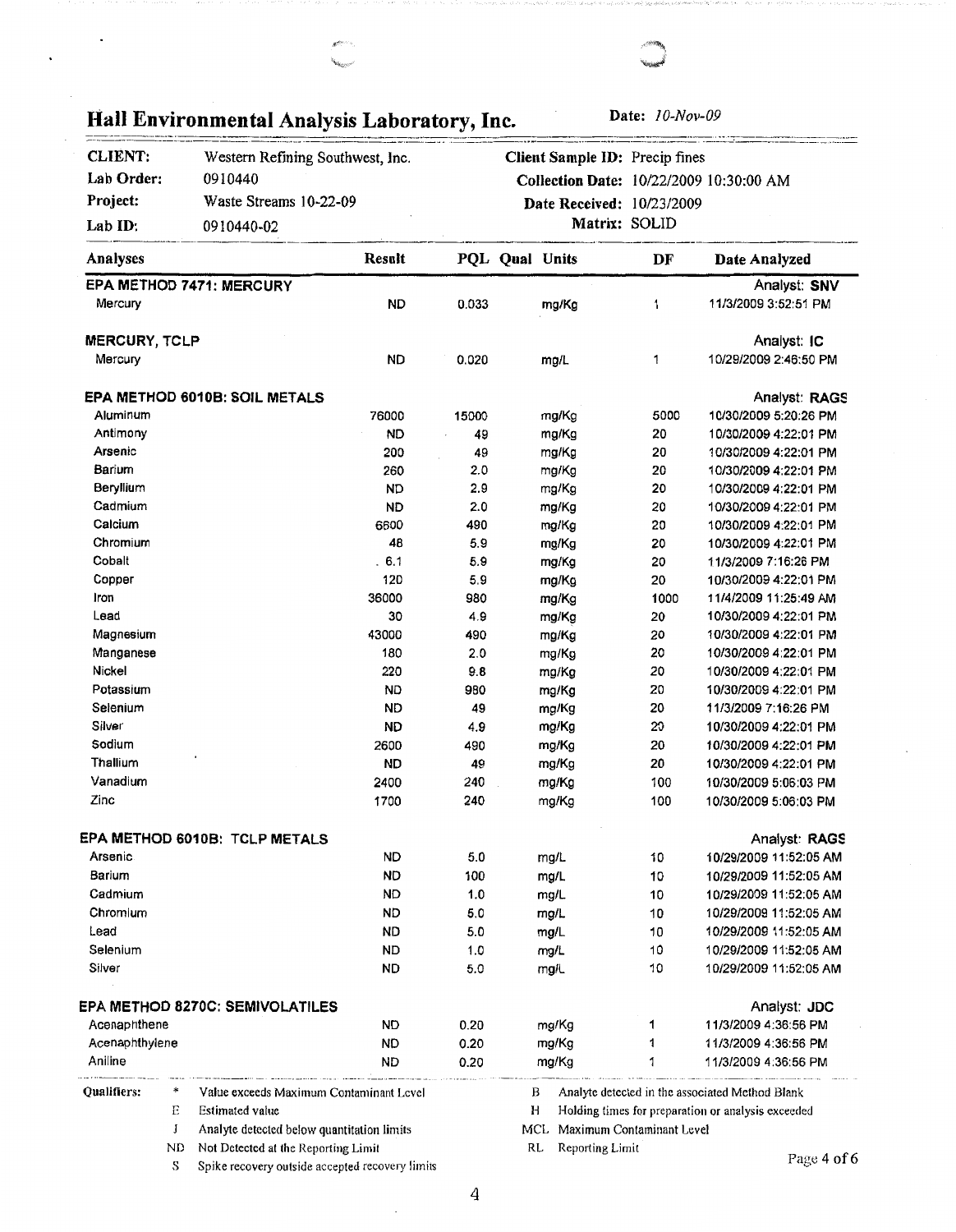| Project:                    | Waste Streams 10-22-09          |           |      | Date Received: 10/23/2009 |            |                      |
|-----------------------------|---------------------------------|-----------|------|---------------------------|------------|----------------------|
| Lab ID:                     | 0910440-02                      |           |      |                           |            |                      |
| <b>Analyses</b>             |                                 | Result    |      | PQL Qual Units            | DF         | Date Analyzed        |
|                             | EPA METHOD 8270C: SEMIVOLATILES |           |      |                           |            | Analyst: JDC         |
| Anthracene                  |                                 | <b>ND</b> | 0.20 | mg/Kg                     | 1          | 11/3/2009 4:36:56 PM |
| Azobenzene                  |                                 | <b>ND</b> | 0.20 | mg/Kg                     | 1          | 11/3/2009 4:36:56 PM |
| Benz(a)anthracene           |                                 | <b>ND</b> | 0.20 | mg/Kg                     | 1          | 11/3/2009 4:36:56 PM |
| Benzo(a)pyrene              |                                 | <b>ND</b> | 0.20 | mg/Kg                     | 1          | 11/3/2009 4:36:56 PM |
| Benzo(b)fluoranthene        |                                 | <b>ND</b> | 0.20 | mg/Kg                     | 1          | 11/3/2009 4:36:56 PM |
| Benzo(g,h,i)perylene        |                                 | <b>ND</b> | 0.50 | mg/Kg                     | 1          | 11/3/2009 4:36:56 PM |
| Benzo(k)fluoranthene        |                                 | · ND      | 0.20 | mg/Kg                     | 1          | 11/3/2009 4:36:56 PM |
| Benzoic acid                |                                 | 0.58      | 0.50 | mg/Kg                     | 1          | 11/3/2009 4:36:56 PM |
| Benzyl alcohol              |                                 | <b>ND</b> | 0.20 | mg/Kg                     | 1          | 11/3/2009 4:36:56 PM |
| Bis(2-chloroethoxy)methane  |                                 | <b>ND</b> | 0.20 | mg/Kg                     | 1          | 11/3/2009 4:36:56 PM |
| Bis(2-chloroethyl)ether     |                                 | <b>ND</b> | 0.20 | mg/Kg                     | 1          | 11/3/2009 4:36:56 PM |
| Bis(2-chloroisopropyl)ether |                                 | <b>ND</b> | 0.20 | mg/Kg                     | 1          | 11/3/2009 4:36:56 PM |
| Bis(2-ethylhexyl)phthalate  |                                 | <b>ND</b> | 0.50 | mg/Kg                     | 1          | 11/3/2009 4:36:56 PM |
| 4-Bromophenyl phenyl ether  |                                 | <b>ND</b> | 0.20 | mg/Kg                     | 1          | 11/3/2009 4:36:56 PM |
| Butyl benzyl phthalate      |                                 | <b>ND</b> | 0.20 | mg/Kg                     | 1          | 11/3/2009 4:36:56 PM |
| Carbazole                   |                                 | <b>ND</b> | 0.20 | mg/Kg                     | 1          | 11/3/2009 4:36:56 PM |
| 4-Chloro-3-methylphenol     |                                 | <b>ND</b> | 0.50 | mg/Kg                     | 1          | 11/3/2009 4:36:56 PM |
| 4-Chloroaniline             |                                 | <b>ND</b> | 0.50 | mg/Kg                     | 1          | 11/3/2009 4:36:56 PM |
| 2-Chloronaphthalene         |                                 | ND        | 0.25 | mg/Kg                     | 1          | 11/3/2009 4:36:56 PM |
| 2-Chlorophenol              |                                 | ND        | 0.20 | mg/Kg                     | 1          | 11/3/2009 4:36:56 PM |
| 4-Chlorophenyl phenyl ether |                                 | <b>ND</b> | 0.20 | mg/Kg                     | 1          | 11/3/2009 4:36:56 PM |
| Chrysene                    |                                 | ND        | 0.20 | mg/Kg                     | 1          | 11/3/2009 4:36:56 PM |
| Di-n-butyl phthalate        |                                 | ND        | 0.50 | mg/Kg                     | 1          | 11/3/2009 4:36.56 PM |
| Di-n-octyl phthalate        |                                 | ND        | 0.20 | mg/Kg                     | 1          | 11/3/2009 4:36:56 PM |
| Dibenz(a,h)anthracene       |                                 | <b>ND</b> | 0.20 | mg/Kg                     | 1          | 11/3/2009 4:36:56 PM |
| <b>Oibenzofuran</b>         |                                 | <b>ND</b> | 0.20 | mg/Kg                     | 1          | 11/3/2009 4:36:56 PM |
| 1,2-Dichlorobenzene         |                                 | <b>ND</b> | 0.20 | mg/Kg                     | 1          | 11/3/2009 4:36:56 PM |
| 1.3-Dichlorobenzene         |                                 | <b>ND</b> | 0.20 | mg/Kg                     | 1          | 11/3/2009 4:36:56 PM |
| 1.4-Dichlorobenzene         |                                 | ND        | 0.20 | mg/Kg                     | 1          | 11/3/2009 4:36:56 PM |
| 3.3'-Dichlorobenzidine      |                                 | <b>ND</b> | 0.25 | mg/Kg                     | 1          | 11/3/2009 4:36:56 PM |
| Diethyl phthalate           |                                 | <b>ND</b> | 0.20 | mg/Kg                     | 1          | 11/3/2009 4:36:56 PM |
| Dimethyl phthalate          |                                 | ND        | 0.20 | mg/Kg                     | 1          | 11/3/2009 4:36:56 PM |
| 2,4-Dichlorophenol          |                                 | <b>ND</b> | 0.40 | mg/Kg                     | 1          | 11/3/2009 4:36:56 PM |
| 2,4-Dimethylphenol          |                                 | ND        | 0.30 | mg/Kg                     | 1          | 11/3/2009 4:36:56 PM |
| 4,6-Dinitro-2-methylphenol  |                                 | <b>ND</b> | 0.50 | mg/Kg                     | $\ddagger$ | 11/3/2009 4:36:56 PM |
| 2.4-Dinitrophenol           |                                 | <b>ND</b> | 0.40 | mg/Kg                     | 1          | 11/3/2009 4:36:56 PM |
| 2.4-Dinitrotoluene          |                                 | <b>ND</b> | 0.50 | mg/Kg                     | 1          | 11/3/2009 4:36:56 PM |
| 2.6-Dinitrotoluene          |                                 | <b>ND</b> | 0.50 | mg/Kg                     | 1          | 11/3/2009 4:36:56 PM |

# Hall Environmental Analysis Laboratory, Inc. Date:  $10-Nov-09$

Western Refining Southwest, Inc.

0910440

**CLIENT: Lab Order:** 

**Collection Date:** 10/22/2009 10:30:00 AM

**Client Sample** ID: Precip fines

Qualifiers: \* Value exceeds Maximum Contaminant Level

E Estimated value

Fluoranthene Fluorene

Hexachlorobenzene Hexachlorobutadiene

J Analyte detected below quantitation limits

ND Not Detected at the Reporting Limit

S Spike recovery outside accepted recovery limits

B Analyte detected in the associated Method Blank

H Holding times for preparation or analysis exceeded

MCL Maximum Contaminant Level

RL Reporting Limit

mg/Kg mg/Kg mg/Kg mg/Kg

Page 5 of 6

11/3/2009 4:36:56 PM 11/3/2009 4:36:56 PM 11/3/2009 4:36:56 PM 11/3/2009 4:36:56 PM

0.25 0.50 0.20 0.20

**ND**  ND **ND**  ND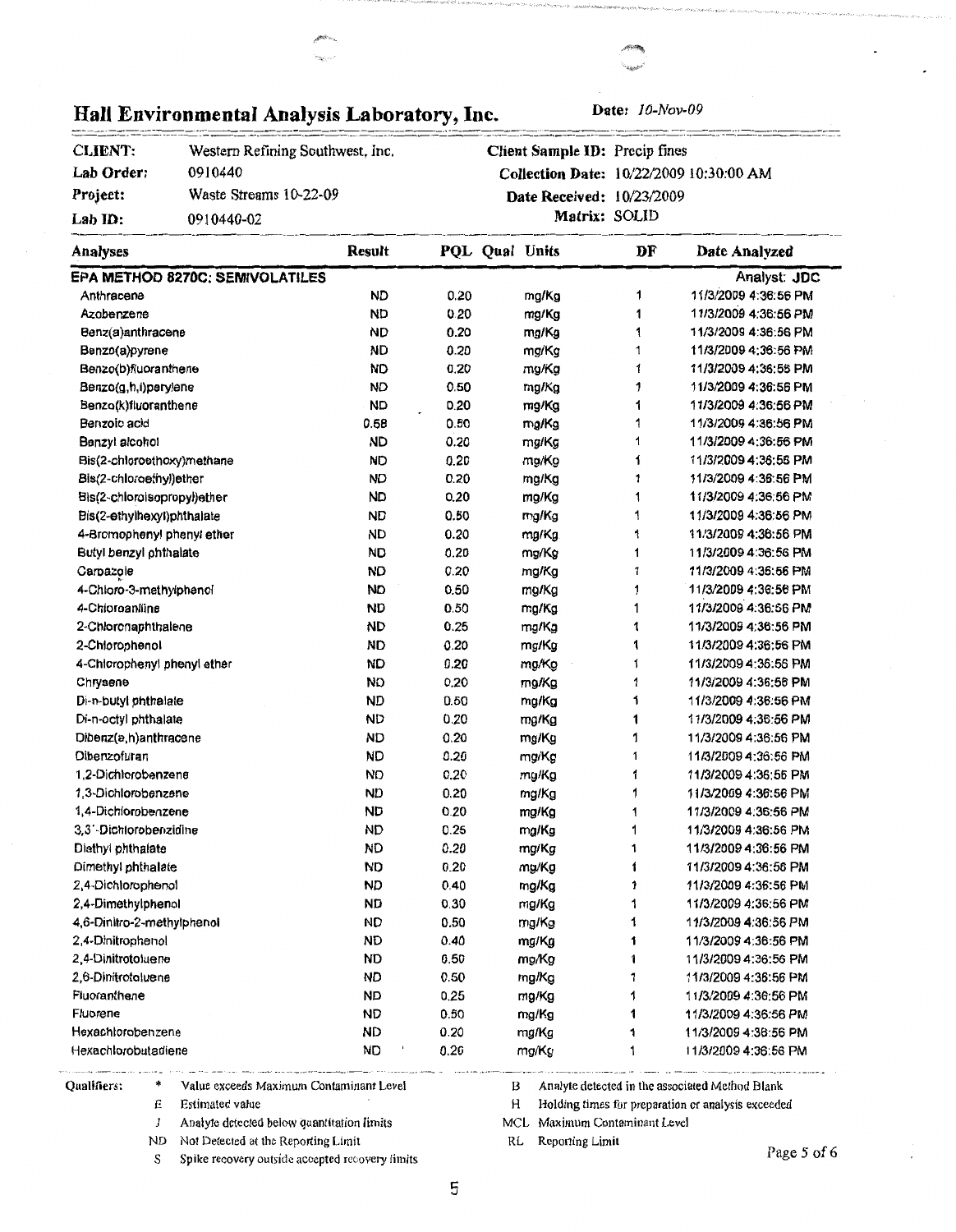# Hall Environmental Analysis Laboratory, Inc. Date: 10-Nov-09

| <b>CLIENT:</b> | Western Refining Southwest, Inc. |
|----------------|----------------------------------|
| Lab Order:     | 0910440                          |
| Project:       | Waste Streams 10-22-09           |
| Lab ID:        | 0910440-02                       |

**Client Sample** ID: Precip fines **Collection Date:** I 0/22/2009 I 0:30:00 AM **Date Received:** 10/23/2009 **Matrix:** SOLID

| Analyses                               | <b>Result</b> |          | PQL Qual Units | DF           | Date Analyzed        |
|----------------------------------------|---------------|----------|----------------|--------------|----------------------|
| <b>EPA METHOD 8270C: SEMIVOLATILES</b> |               |          |                |              | Analyst: JDC         |
| Hexachlorocyclopentadiene              | <b>ND</b>     | 0.20     | mg/Kg          | 1            | 11/3/2009 4:36:56 PM |
| Hexachloroethane                       | <b>ND</b>     | 0.20     | mg/Kg          | 1            | 11/3/2009 4:36:56 PM |
| Indeno(1,2,3-cd)pyrene                 | <b>ND</b>     | 0.25     | mg/Kg          | 1            | 11/3/2009 4:36:56 PM |
| Isophorone                             | <b>ND</b>     | 0.50     | mg/Kg          | 1            | 11/3/2009 4:36:56 PM |
| 2-Methylnaphthalene                    | <b>ND</b>     | 0.25     | mg/Kg          |              | 11/3/2009 4:36:56 PM |
| 2-Methylphenol                         | <b>ND</b>     | 0.50     | mg/Kg          | 1            | 11/3/2009 4:36:56 PM |
| 3+4-Methylphenol                       | <b>ND</b>     | 0.20     | mg/Kg          | 1            | 11/3/2009 4:36:56 PM |
| N-Nitrosodi-n-propylamine              | <b>ND</b>     | 0.20     | mg/Kg          | 1            | 11/3/2009 4:36:56 PM |
| N-Nitrosodiphenylamine                 | <b>ND</b>     | 0.20     | mg/Kg          | 1            | 11/3/2009 4:36:56 PM |
| Naphthalene                            | <b>ND</b>     | 0.20     | mg/Kg          | 1            | 11/3/2009 4:36:56 PM |
| 2-Nitroaniline                         | <b>ND</b>     | 0.20     | mg/Kg          | 1            | 11/3/2009 4:36:56 PM |
| 3-Nitroaniline                         | <b>ND</b>     | 0.20     | ma/Kg          | 1            | 11/3/2009 4:36:56 PM |
| 4-Nitroaniline                         | <b>ND</b>     | 0.25     | mg/Kg          | 1            | 11/3/2009 4:36:56 PM |
| Nitrobenzene                           | <b>ND</b>     | 0.50     | mg/Kg          | 1            | 11/3/2009 4:36:56 PM |
| 2-Nitrophenol                          | <b>ND</b>     | 0.20     | mo/Kg          | 1            | 11/3/2009 4:36:56 PM |
| 4-Nitrophenol                          | <b>ND</b>     | 0.20     | mg/Kg          | 1            | 11/3/2009 4:36:56 PM |
| Pentachlorophenol                      | <b>ND</b>     | 0.40     | mg/Kg          | $\mathbf{1}$ | 11/3/2009 4:36:56 PM |
| Phenanthrene                           | <b>ND</b>     | 0.20     | mg/Kg          | 1            | 11/3/2009 4:36:56 PM |
| Phenot                                 | <b>ND</b>     | 0.20     | mg/Kg          | 1            | 11/3/2009 4:36:56 PM |
| Pyrene                                 | <b>ND</b>     | 0.20     | mg/Kg          | 1            | 11/3/2009 4:36:56 PM |
| Pyridine                               | <b>ND</b>     | 0.50     | mg/Kg          | 1            | 11/3/2009 4:36:56 PM |
| 1,2.4-Trichlorobenzene                 | <b>ND</b>     | 0.20     | mg/Kg          | 1            | 11/3/2009 4:36:56 PM |
| 2.4.5-Trichlorophenol                  | <b>ND</b>     | 0.20     | mg/Kg          | 1            | 11/3/2009 4:36:56 PM |
| 2,4,6-Trichlorophenol                  | <b>ND</b>     | 0.20     | mg/Kg          | 1            | 11/3/2009 4:36:56 PM |
| Surr: 2,4,6-Tribromophenol             | 81.3          | 35.5-141 | %REC           | 1            | 11/3/2009 4:36:56 PM |
| Surr: 2-Fluorobiphenyl                 | 59.1          | 30.4-128 | %REC           | 1            | 11/3/2009 4:36:56 PM |
| Surr: 2-Fluorophenol                   | 58.0          | 28.1-129 | %REC           | 1            | 11/3/2009 4:36:56 PM |
| Surr: 4-Terphenyl-d14                  | 48.1          | 34.6-151 | %REC           | 1            | 11/3/2009 4:36:56 PM |
| Surr: Nitrobenzene-d5                  | 60.1          | 26.5-122 | %REC           | 1            | 11/3/2009 4:36:56 PM |
| Surr: Phenol-d5                        | 60.5          | 37.6-118 | %REC           | 1            | 11/3/2009 4:36:56 PM |

### Qualifiers: \* Value exceeds Maximum Contaminant Level

E Estimated value

 $\mathbf{J}$ Analyte detected below quantitation limits

ND Not Detected at the Reporting Limit

S Spike recovery outside accepted recovery limits

- B Analyte detected in the associated Method Blank
- H Holding times for preparation or analysis exceeded
- MCL Maximum Contaminant Level

RL Reporting Limit

Page 6 of 6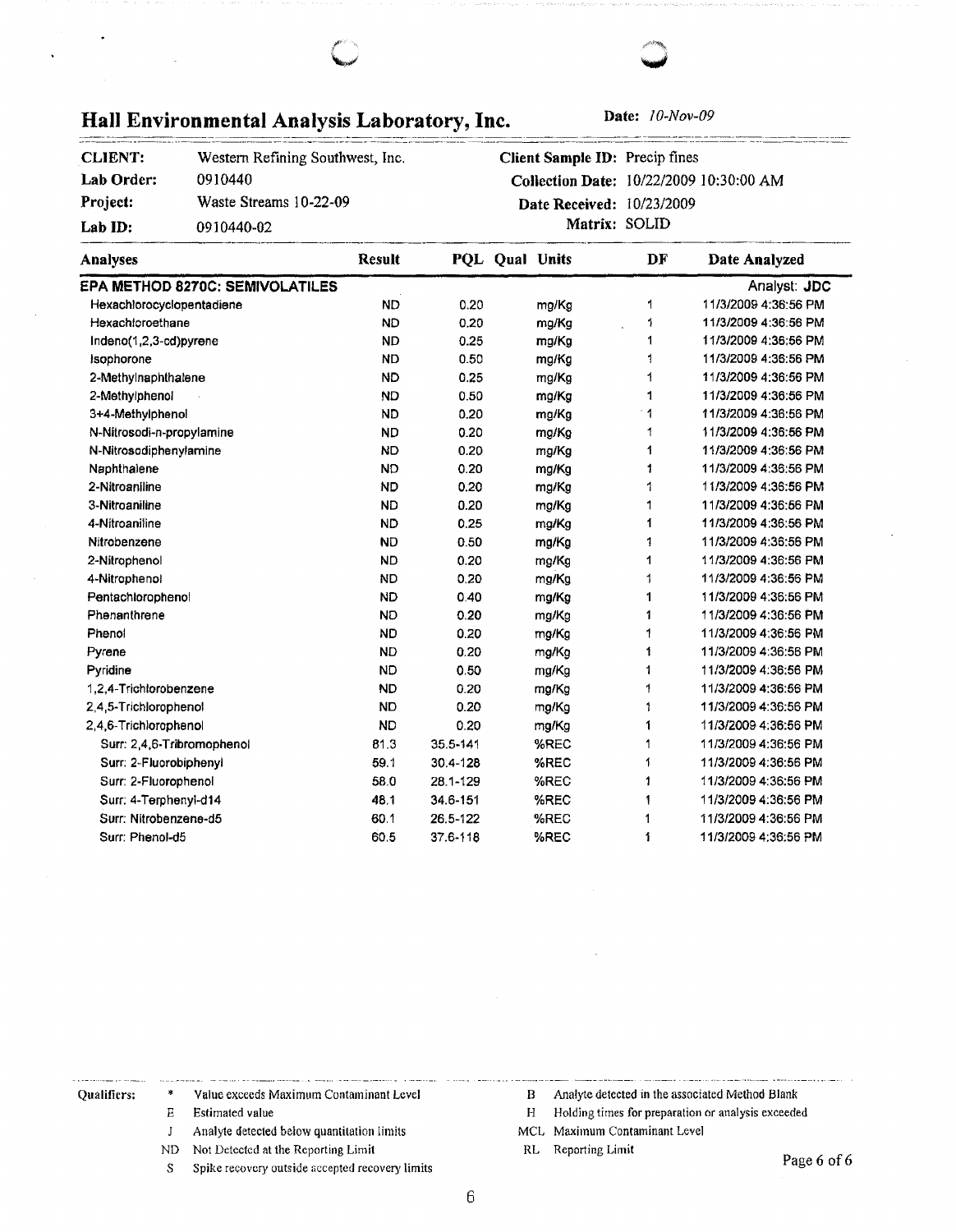

#### **LABORATORY ANALYTICAL REPORT**

| Client:  | Hall Environmental                       | <b>Report Date: 10/30/09</b>    |  |
|----------|------------------------------------------|---------------------------------|--|
| Project: | 0910440                                  | Collection Date: 10/22/09 10:40 |  |
| Lab ID:  | B09102074-001                            | DateReceived: 10/27/09          |  |
|          | Client Sample ID: 0910440-01B, FCC Fines | Matrix: Solid                   |  |

| Analyses                                                    | Result                 | <b>Units</b>   | <b>Qualifiers</b> | RL.        | <b>MCL/</b><br>QCL | Method                   | Analysis Date / By                           |
|-------------------------------------------------------------|------------------------|----------------|-------------------|------------|--------------------|--------------------------|----------------------------------------------|
| <b>IGNITABILITY</b><br>Flash Point (lignitability)          | >200                   | የም             |                   | 30         |                    | SW <sub>1010</sub> M     | 10/28/09 15:30 / jh                          |
| <b>CORROSIVITY</b><br>pH of Soil and Waste                  | 6.54                   | S.U.           |                   | 0.10       |                    | SW9045D                  | 10/30/09 12:00 / lh                          |
| <b>REACTIVITY</b><br>Cyanide, Reactive<br>Sulfine, Reactive | <b>ND</b><br><b>ND</b> | mg/kg<br>mg/kg |                   | 0.05<br>20 | 250<br>500         | SW846 Ch 7<br>SW846 Ch 7 | 10/28/09 11:38 / kip<br>10/28/09 08:00 / pwc |

Report<br>Definitions:

RL - Analyte reporting limit. QCL - Quality control limit.

MCL - Maximum contaminant level. ND - Not detected at the reporting limit.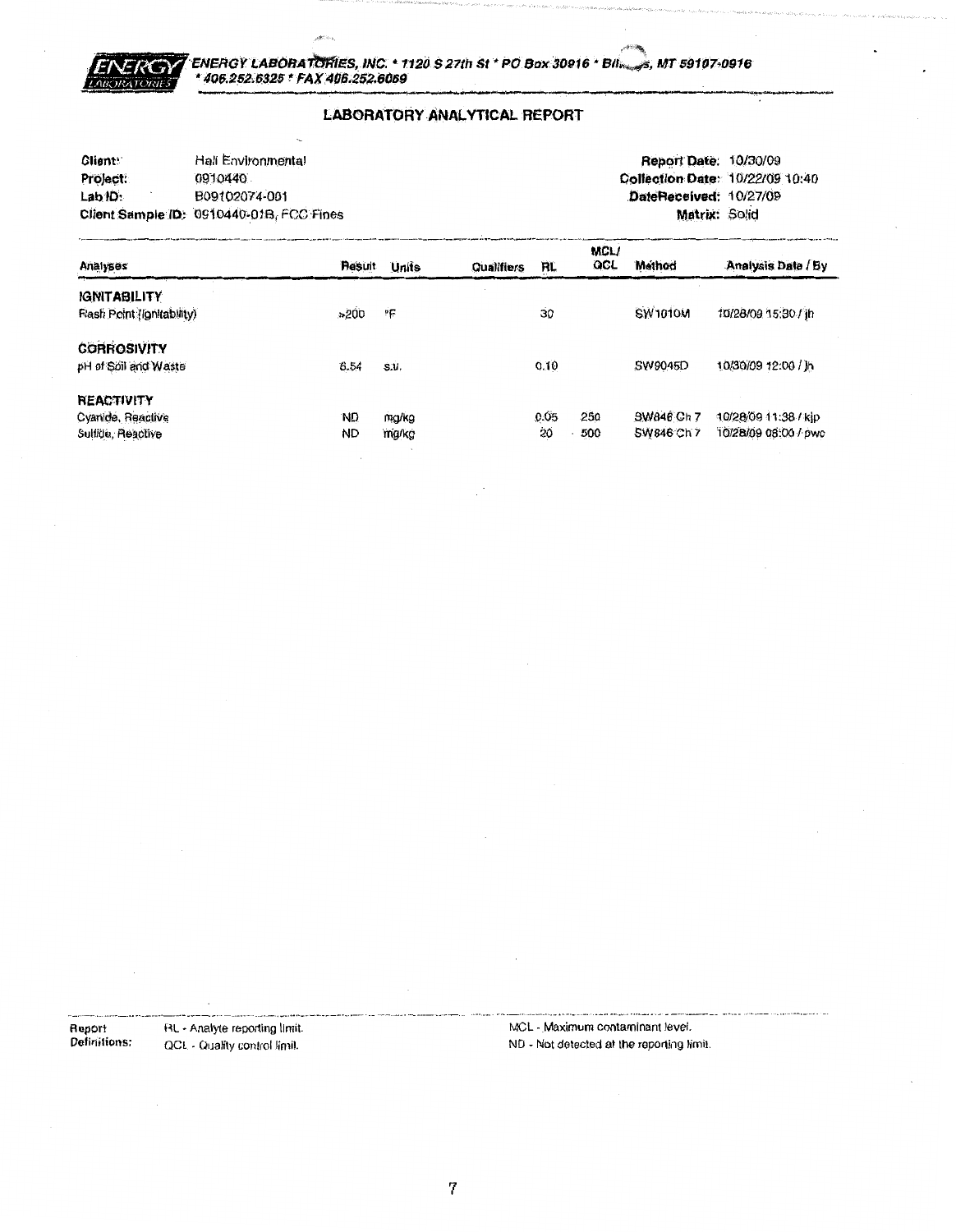

#### **LABORATORY ANALYTICAL REPORT**

| Client:            | Hall Environmental                          | <b>Report Date: 10/30/09</b>    |  |
|--------------------|---------------------------------------------|---------------------------------|--|
| Project:           | 0910440                                     | Collection Date: 10/22/09 10:30 |  |
| Lab <sub>ID:</sub> | B09102074-002                               | DateReceived: 10/27/09          |  |
|                    | Client Sample ID: 0910440-02B, Precip Fines | Matrix: Solid                   |  |

| Analyses                                                    | Result                 | Units          | <b>Qualifiers</b> | ΉL.        | <b>MCL/</b><br><b>GCL</b> | Method                   | Analysis Date / By                           |
|-------------------------------------------------------------|------------------------|----------------|-------------------|------------|---------------------------|--------------------------|----------------------------------------------|
| <b>IGNITABILITY</b><br>Flash Point (Ignitability)           | >200                   | ۰Ę             |                   | 30         |                           | SW1010M                  | 10/28/09 15:30 Lih                           |
| <b>CORROSIVITY</b><br>pH of Soil and Waste                  | 4,10                   | .S.U.          |                   | 0.10       |                           | SW9045D                  | 10/30/09 12:00 / th                          |
| <b>REACTIVITY</b><br>Cyanide, Reactive<br>Sulfide, Reactive | <b>ND</b><br><b>ND</b> | mg/kg<br>mg/kg |                   | 0.05<br>20 | 250<br>500                | SW846 Ch 7<br>SW846 Ch 7 | 10/28/09 11:40 / kip<br>10/28/09 08:00 / pwc |

**Report**<br>Definitions: RL - Analyte reporting limit. QCL - Quality control limit.

MCL - Maximum contaminant level. ND - Not detected at the reporting limit.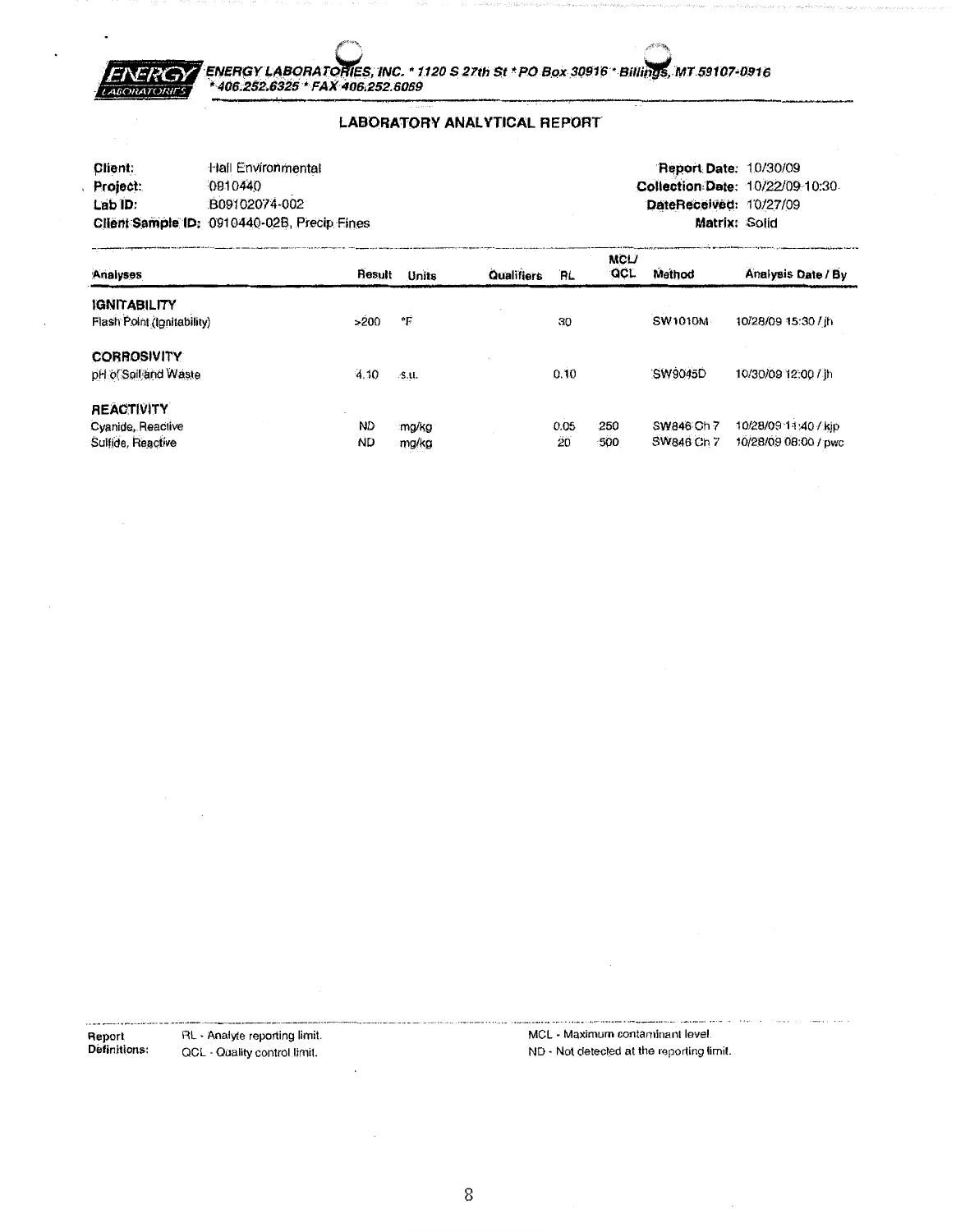

ENERGY LABORATORIES, INC. \* 1120 S 27th St \* PO Box 30916 \* Bhangs, MT 59107-0916<br>\* 406.252,6325 \* FAX 406.252.6069

### **QA/QC Summary Report**

Client: Hall Environmental

Project: 0910440

Report Date: 10/30/09 Work Order: B09102074

| Analyte                         | Result                    | <b>Units</b>                              |      |     |    | RL %REC Low Limit High Limit       | <b>RPD</b> | <b>RPDLImit</b>                  | Qual           |
|---------------------------------|---------------------------|-------------------------------------------|------|-----|----|------------------------------------|------------|----------------------------------|----------------|
| <b>SW1010M</b><br>Method:       |                           |                                           |      |     |    |                                    |            |                                  | Batch: R138167 |
| Sample ID: LCS-R138167          | Laboratory Control Sample |                                           |      |     |    | <b>Run: PENSKY MARTEN CLOSED C</b> |            |                                  | 10/28/09 15:30 |
| Flash Point (Ignitability)      | 89.8                      | ᅂ                                         | 30   | 100 | 98 | 102                                |            |                                  |                |
| Method:<br><b>SW846 Ch 7</b>    |                           |                                           |      |     |    |                                    |            |                                  | Batch: 42322   |
| Sample ID: MB-42322             | Method Blank              |                                           |      |     |    | Run: AUTOAN201-B 091028A           |            |                                  | 10/28/09 11:44 |
| Cyanide, Reactive               | ŃD                        | mg/kg                                     | 0.05 |     |    |                                    |            |                                  |                |
| SW846.Ch 7<br>Method:           |                           |                                           |      |     |    |                                    |            |                                  | Batch: R138131 |
| Sample ID: MB-R138131           | Method Blank              |                                           |      |     |    | Run: MISC-HZW_091028C              |            |                                  | 10/28/09 08:00 |
| Sulfide, Reactive               | ND                        | mo/kg                                     | 10   |     |    |                                    |            |                                  |                |
| Sample ID: LCS-R138131          | Laboratory Control Sample |                                           |      |     |    | Run: MISC-HZW_091028C              |            |                                  | 10/28/09 08:00 |
| Sulfide, Reactive               | 30                        | mg/kg                                     | 20   | 104 | 50 | 150                                |            |                                  |                |
| <b>SW9045D</b><br>Method:       |                           |                                           |      |     |    |                                    |            | Analytical Run: PH METER_091030B |                |
| Sample ID: ICV                  |                           | Initial Calibration Verification Standard |      |     |    |                                    |            |                                  | 10/30/09 12:00 |
| pH of Soil and Waste            | $-4.02$                   | S.U.                                      | 0.10 | 100 | 98 | 102                                |            |                                  |                |
| <b>SW9045D</b><br>Method:       |                           |                                           |      |     |    |                                    |            |                                  | Batch: R138279 |
| B09102330-001ADUP<br>Sample ID: | Sample Duplicate          |                                           |      |     |    | Run. PH METER_091030B              |            |                                  | 10/30/09 12:00 |
| pH of Soil and Waste            | 7.00                      | S.U.                                      | 0.10 |     |    |                                    | 0.7        | 10                               |                |

Qualifiers: RL - Analyte reporting limit.

ND - Not detected at the reporting limit.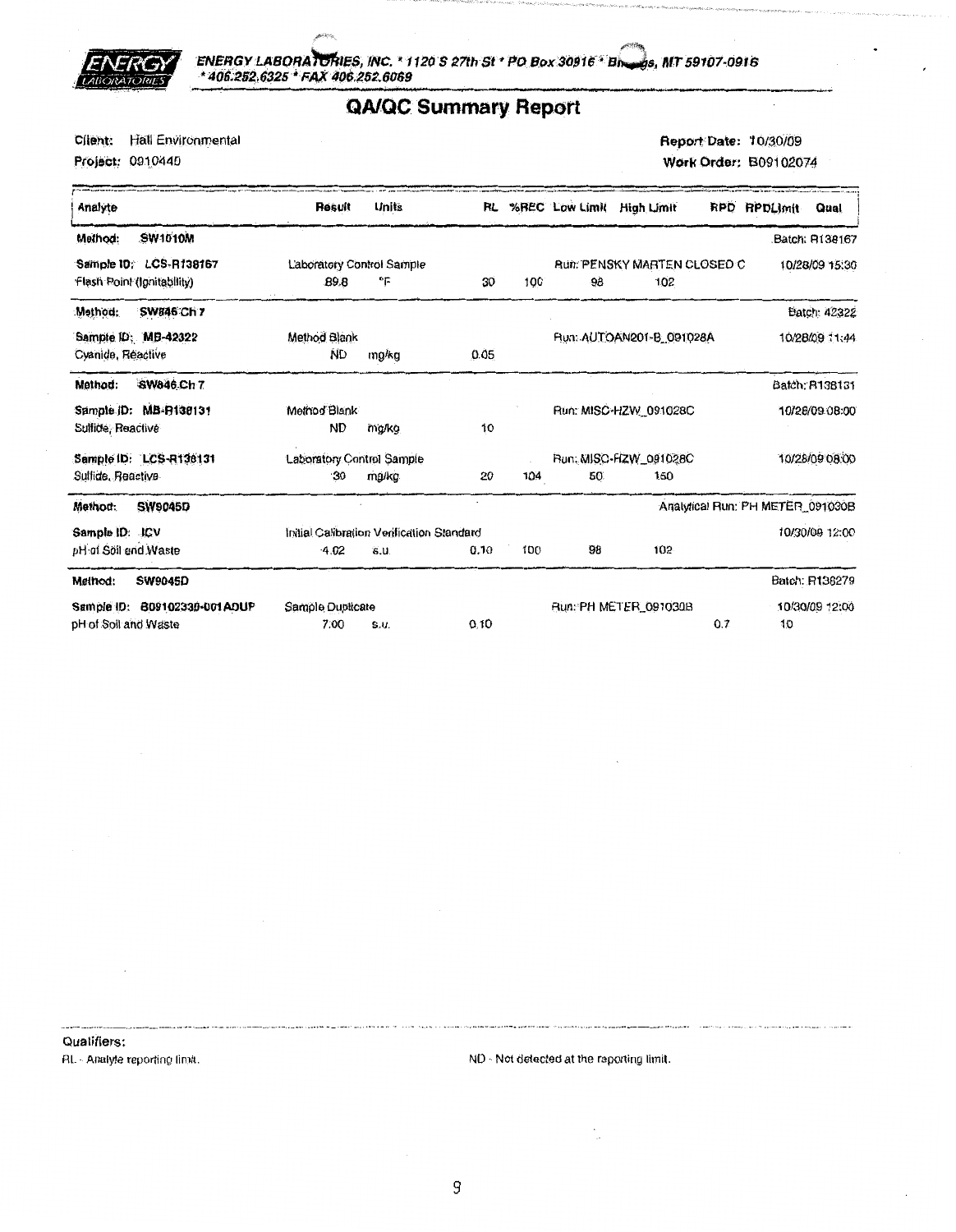## **QA/QC SUMMARY REPORT**

| Client: |  | Western Refining Southwest, Inc. |  |
|---------|--|----------------------------------|--|
|         |  |                                  |  |

**Project:**  Waste Streams 10-22-09

Analyte Result Units **Method: EPA Method 8270C: Semivolatlles**  Sample **ID:** mb-20469 **MBLK** Acenaphthene ND mg/Kg Acenaphthylene ND mg/Kg Aniline ND mg/Kg Anthracene ND mg/Kg Azobenzene **ND** mg/Kg Benz(a)anthracene **ND** mg/Kg Benzo(a)pyrene ND mg/Kg Benzo(b)fluoranthene ND mg/Kg Benzo(g,h,i)perylene ND mg/Kg Benzo(k)fluoranthene ND mg/Kg Benzoic acid **ND** mg/Kg Benzyl alcohol **ND** mg/Kg Bis(2-chloroethoxy)methane ND mg/Kg Bis(2-chloroethyl)ether ND mg/Kg Bis(2-chloroisopropyl)ether ND mg/Kg Bis(2-ethylhexyl)phthalate **ND** mg/Kg 4-Bromophenyl phenyl ether ND mg/Kg Butyl benzyl phthalate **ND** mg/Kg Carbazole **ND** mg/Kg 4-Chloro-3-methylphenol ND mg/Kg 4-Chloroaniline ND mg/Kg 2-Chloronaphthalene ND mg/Kg 2-Chlorophenol **ND** mg/Kg 4-Chlorophenyl phenyl ether **ND** mg/Kg Chrysene **ND** mg/Kg Di-n-butyi phthalate ND mg/Kg Di-n-oclyl phlhalate **ND** mg/Kg Dibenz(a,h)anthracene ND mg/Kg Dibenzofuran ND mg/Kg 1,2-Dichlorobenzene ND mg/Kg 1,3-Dichlorobenzene ND mg/Kg 1,4-Dichlorobenzene ND mg/Kg 3,3 · -Dichlorobenzidine **ND** mg/Kg Diethyl phthalate **ND** mg/Kg Dimethyl phthalate ND mg/Kg 2,4-Dichlorophenol ND mg/Kg 2,4-Dimethylphenol ND mg/Kg 4,6-Dinitro-2-methylphenol ND mg/Kg 2,4-Dinitrophenol ND mg/Kg 2,4-Dinitrotoluene ND mg/Kg 2, 6-Dinitrotoluene ND mg/Kg Fluoranthene ND mg/Kg Fluorene ND mg/Kg Hexachlorobenzene ND mg/Kg -·----·- -·· -------------- . ------------••---- -----· **Work Order:** 0910440 PQL SPK Va SPK ref %Rec Lowlimit Highlimit %RPO RPDLimit Qual Batch ID: **20469** Analysis Date: 11/3/200911:51:27 **AM**  0.20 0.20 0.20 0.20 0.20 0.20 0.20 0.20 0.50 0.20 0.50 0.20 0.20 0.20 0.20 0.50 0.20 0.20 0.20 0.50 0.50 0.25 0.20 0.20 0.20 0.50 0.20 0.20 0.20 0.20 0.20 0.20 0.25 0.20 0.20 0.40 0.30 0.50 0.40 0.50 0.50 0.25 0.50 0.20 - -------- ----- - - ---·-----····•·- ·-· -----·· -· . --- -··---- .. --- ···-.

#### Qualifiers:

E Estimated value

- J Analytc detected below quantitation limits
- R RPD outside accepted recovery limits
- H Holding times for preparation or analysis exceeded
- ND Not Detected at the Reporting Limit
- s Spike recovery outside accepted recovery limits *Page I*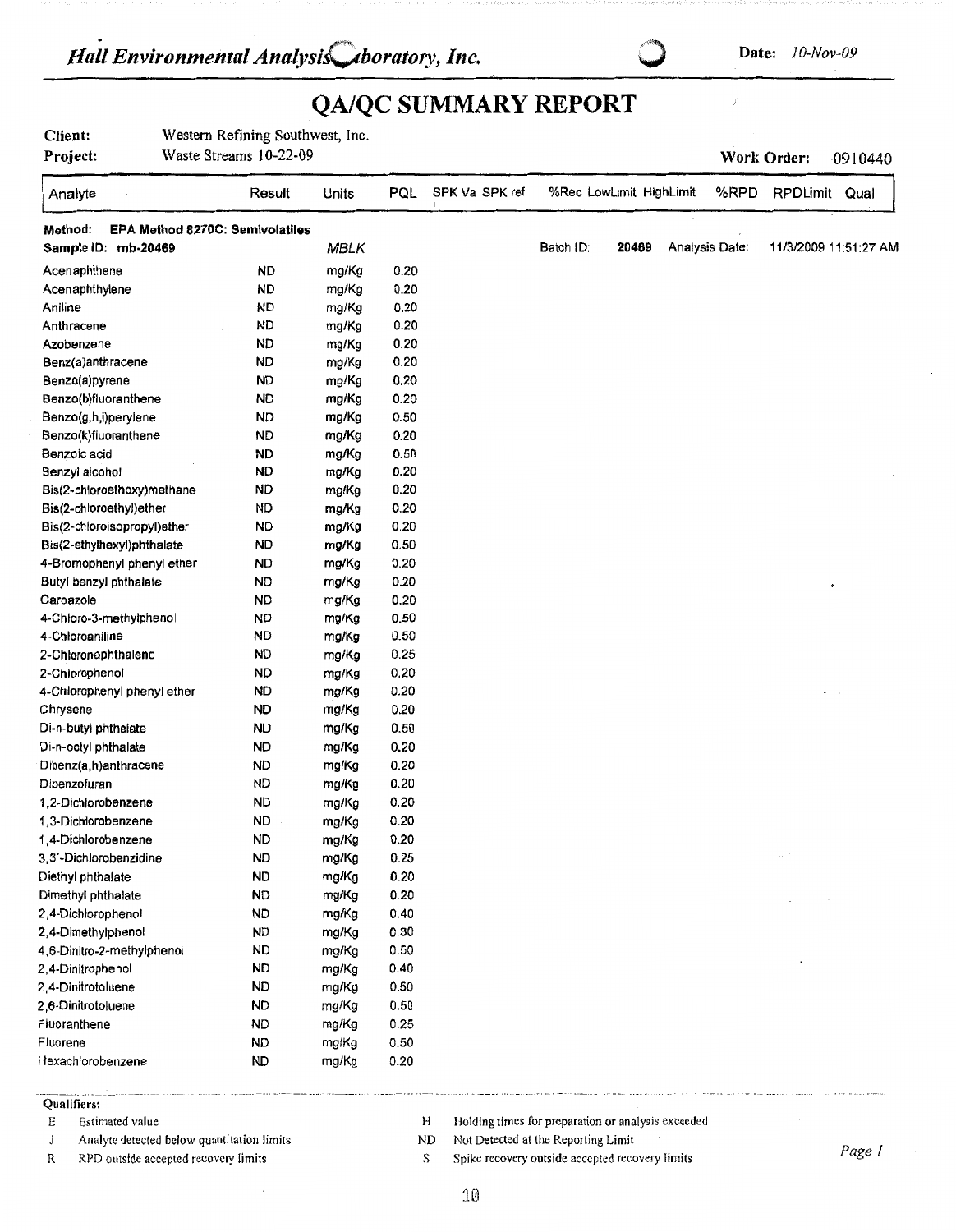# $\mathbb{R}$ *Hall Environmental Analysi<sub>s</sub> aboratory, Inc.* 0 **Date:** 10-Nov-09 **Date:** 10-Nov-09

# **QA/QC SUMMARY REPORT**

**Client: Project:**  Western Refining Southwest, Inc. Waste Streams 10-22-09

**Work Order:** 0910440

| Analyte                                    | Result    | Units | PQL   | SPK Va SPK ref |   |           | %Rec LowLimit HighLimit |                       | %RPD | RPDLimit              | Qual |
|--------------------------------------------|-----------|-------|-------|----------------|---|-----------|-------------------------|-----------------------|------|-----------------------|------|
| EPA Method 8270C: Semivolatiles<br>Method: |           |       |       |                |   |           |                         |                       |      |                       |      |
| Sample ID: mb-20469                        |           | MBLK  |       |                |   | Batch ID: | 20469                   | <b>Analysis Date:</b> |      | 11/3/2009 11:51:27 AM |      |
| Hexachlorobutadiene                        | <b>ND</b> | mg/Kg | 0.20  |                |   |           |                         |                       |      |                       |      |
| Hexachlorocyclopentadiene                  | <b>ND</b> | mg/Kg | 0.20  |                |   |           |                         |                       |      |                       |      |
| Hexachloroethane                           | <b>ND</b> | mg/Kg | 0.20  |                |   |           |                         |                       |      |                       |      |
| Indeno(1,2,3-cd)pyrene                     | ND        | mg/Kg | 0.25  |                |   |           |                         |                       |      |                       |      |
| Isophorone                                 | <b>ND</b> | mg/Kg | 0.50  |                |   |           |                         |                       |      |                       |      |
| 2-Methylnaphthalene                        | ND        | mg/Kg | 0.25  |                |   |           |                         |                       |      |                       |      |
| 2-Methylphenol                             | ND        | mg/Kg | 0.50  |                |   |           |                         |                       |      |                       |      |
| 3+4-Methylphenol                           | ND        | mg/Kg | 0.20  |                |   |           |                         |                       |      |                       |      |
| N-Nitrosodi-n-propylamine                  | <b>ND</b> | mg/Kg | 0.20  |                |   |           |                         |                       |      |                       |      |
| N-Nitrosodiphenylamine                     | ND        | mg/Kg | 0.20  |                |   |           |                         |                       |      |                       |      |
| Naphthalene                                | ND        | mg/Kg | 0.20  |                |   |           |                         |                       |      |                       |      |
| 2-Nitroaniline                             | <b>ND</b> | mg/Kg | 0.20  |                |   |           |                         |                       |      |                       |      |
| 3-Nitroaniline                             | <b>ND</b> | mg/Kg | 0.20  |                |   |           |                         |                       |      |                       |      |
| 4-Nitroaniline                             | ND        | mg/Kg | 0.25  |                |   |           |                         |                       |      |                       |      |
| Nitrobenzene                               | <b>ND</b> | mg/Kg | 0.50  |                |   |           |                         |                       |      |                       |      |
| 2-Nitrophenot                              | ND        | mg/Kg | 0.20  |                |   |           |                         |                       |      |                       |      |
| 4-Nitrophenol                              | <b>ND</b> | mg/Kg | 0.20  |                |   |           |                         |                       |      |                       |      |
| Pentachloropheno!                          | <b>ND</b> | mg/Kg | 0.40  |                |   |           |                         |                       |      |                       |      |
| Phenanthrene                               | <b>ND</b> | mg/Kg | 0.20  |                |   |           |                         |                       |      |                       |      |
| Phenol                                     | <b>ND</b> | mg/Kg | 0.20  |                |   |           |                         |                       |      |                       |      |
| Pyrene                                     | ND        | mg/Kg | 0.20  |                |   |           |                         |                       |      |                       |      |
| Pyridine                                   | ND        | mg/Kg | 0.50  |                |   |           |                         |                       |      |                       |      |
| 1,2,4-Trichlorobenzene                     | <b>ND</b> | mg/Kg | 0.20  |                |   |           |                         |                       |      |                       |      |
| 2,4,5-Trichlorophenol                      | <b>ND</b> | mg/Kg | 0.20  |                |   |           |                         |                       |      |                       |      |
| 2,4,6-Trichlorophenol                      | <b>ND</b> | mg/Kg | 0.20  |                |   |           |                         |                       |      |                       |      |
| Sample ID: Ics-20469                       |           | LCS   |       |                |   | Batch ID: | 20469                   | Analysis Date:        |      | 11/3/2009 1:07:17 PM  |      |
| Acenaphthene                               | 1.200     | mg/Kg | 0.20  | 1.67           | 0 | 71.8      | 42.5                    | 90                    |      |                       |      |
| 4-Chloro-3-methylphenol                    | 2.642     | mg/Kg | 0.50  | 3.33           | 0 | 79.3      | 39.6                    | 101                   |      |                       |      |
| 2-Chlorophenol                             | 2.403     | mg/Kg | 0.20  | 3.33           | 0 | 72.2      | 40.1                    | 96.7                  |      |                       |      |
| 1,4-Dichlorobenzene                        | 1.191     | mg/Kg | 0.20  | 1.67           | 0 | 71.3      | 34.6                    | 95.3                  |      |                       |      |
| 2,4-Dinitrotoluene                         | 1.453     | mg/Kg | 0.50  | 1.67           | 0 | 87.0      | 37.1                    | 101                   |      |                       |      |
| N-Nitrosodi-n-propylamine                  | 1.181     | mg/Kg | 0.20  | 1.67           | 0 | 70.7      | 33.3                    | 103                   |      |                       |      |
| 4-Nitrophenol                              | 2.636     | mg/Kg | 0.20  | 3.33           | 0 | 79.2      | 32.7                    | 125                   |      |                       |      |
| Pentachlorophenol                          | 2.670     | mg/Kg | 0.40  | 3.33           | 0 | 80.2      | 35.5                    | 99.3                  |      |                       |      |
| Phenol                                     | 2.348     | mg/Kg | 0.20  | 3.33           | 0 | 70.5      | 35.5                    | 104                   |      |                       |      |
| Pyrene                                     | 1.061     | mg/Kg | 0.20  | 1.67           | 0 | 63.5      | 34.4                    | 90.6                  |      |                       |      |
| 1.2.4-Trichlorobenzene                     | 1.217     | mg/Kg | 0.20  | 1.67           | 0 | 72.9      | 38.5                    | 95                    |      |                       |      |
| EPA Method 7471: Mercury<br>Method:        |           |       |       |                |   |           |                         |                       |      |                       |      |
| Sample ID: MB-20496                        |           | MBLK  |       |                |   | Batch ID: | 20496                   | Analysis Date:        |      | 11/3/2009 3:04:25 PM  |      |
| Mercury                                    | ND        | mg/Kg | 0.033 |                |   |           |                         |                       |      |                       |      |
| Sample ID: LCS-20496                       |           | LCS   |       |                |   | Batch ID. | 20496                   | Analysis Date:        |      | 11/3/2009 3:06:08 PM  |      |
|                                            |           |       |       |                |   |           |                         |                       |      |                       |      |
| Mercury                                    | 0.1678    | mg/Kg | 0.033 | 0.167          | 0 | 101       | 80                      | 120                   |      |                       |      |

#### ------------- . - . ······ -------------· **Qualifiers:**

E Estimated value

J Analyte detected below quantitation limits

R RPD outside accepted recovery limits

H Holding times for preparation or analysis exceeded

. --- -···- -•· - ----- -- ---- ----- ---·--- ------------.

ND Not Detected at the Reporting Limit

s Spike recovery outside accepted recovery limits *Page 2*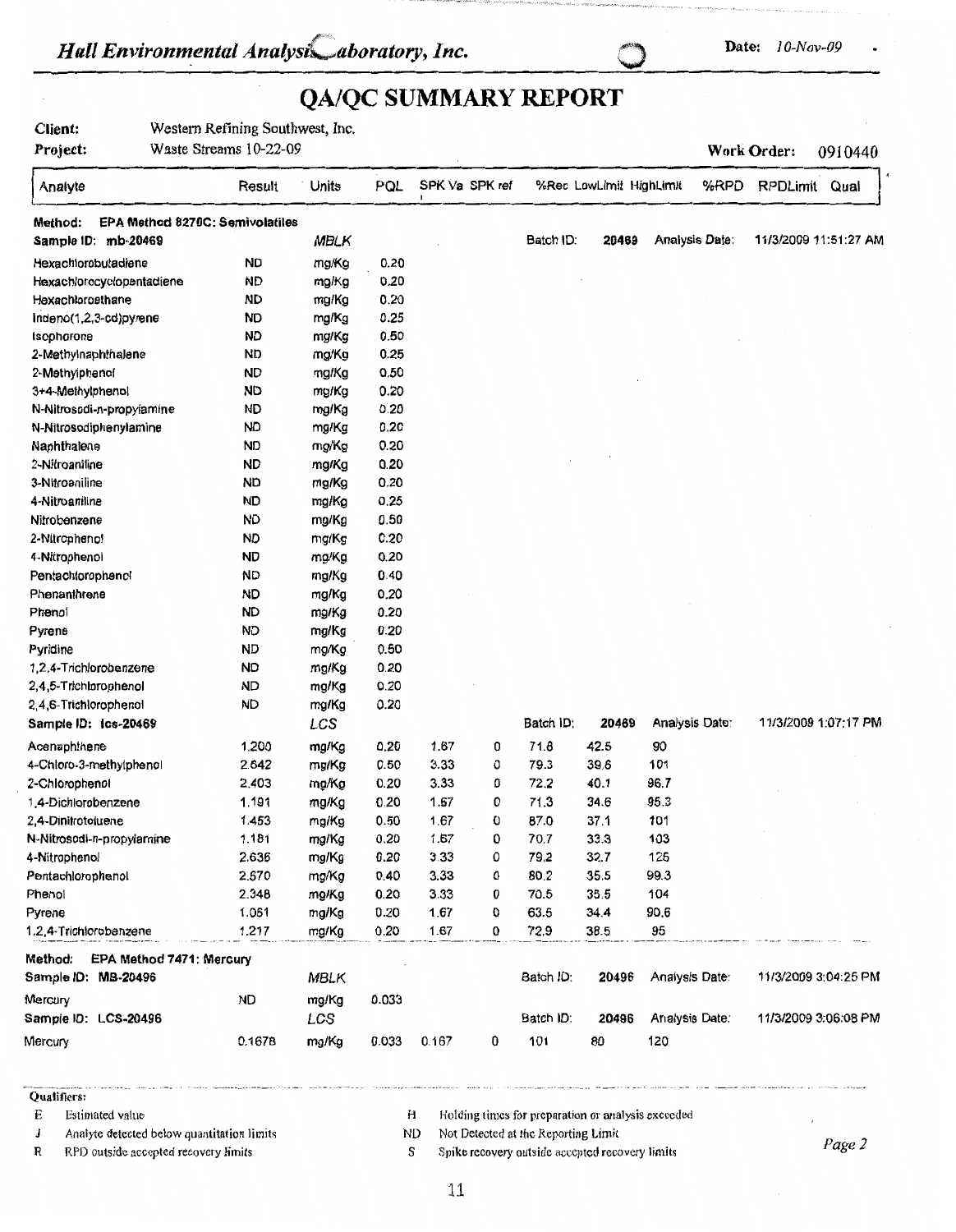**Work Order:** 0910440

# **QA/QC SUMMARY REPORT**

**Client:**  Western Refining Southwest, Inc.

**Project:**  Waste Streams 10-22-09

Analyte Result Units **Method: MERCURY, TCLP Sample** ID: **MB-20461** *i* MBLK Mercury ND mg/L **Sample** ID: **Fluid** #1 **Check #305** MBLK Mercury ND mg/L **Sample** ID: **LCS-20461** LCS Mercury **Mercury** , ND **mg/L** PQL SPK Va SPK ref %Rec LowLimit HighLimit %RPD RPDLimit Qual Batch ID: **20461** Analysis Date: 10/29/2009 2:30:49 PM 0,020 Batch ID: **20461** Analysis Date: 10/29/2009 2:57:49 PM 0.020 Batch ID: **20461 Analysis Date: 10/29/2009 2:32:34 PM 0,020** 0,005 0 **102 80 120** 

**Qualifiers:** 

E Estimated value

- J Analyte detected below quantitation limits
- R RPD outside accepted recovery limits
- H Holding times for preparation or analysis exceeded
- ND Not Detected at the Reporting Limit
- S Spike recovery outside accepted recovery limits *Page 3*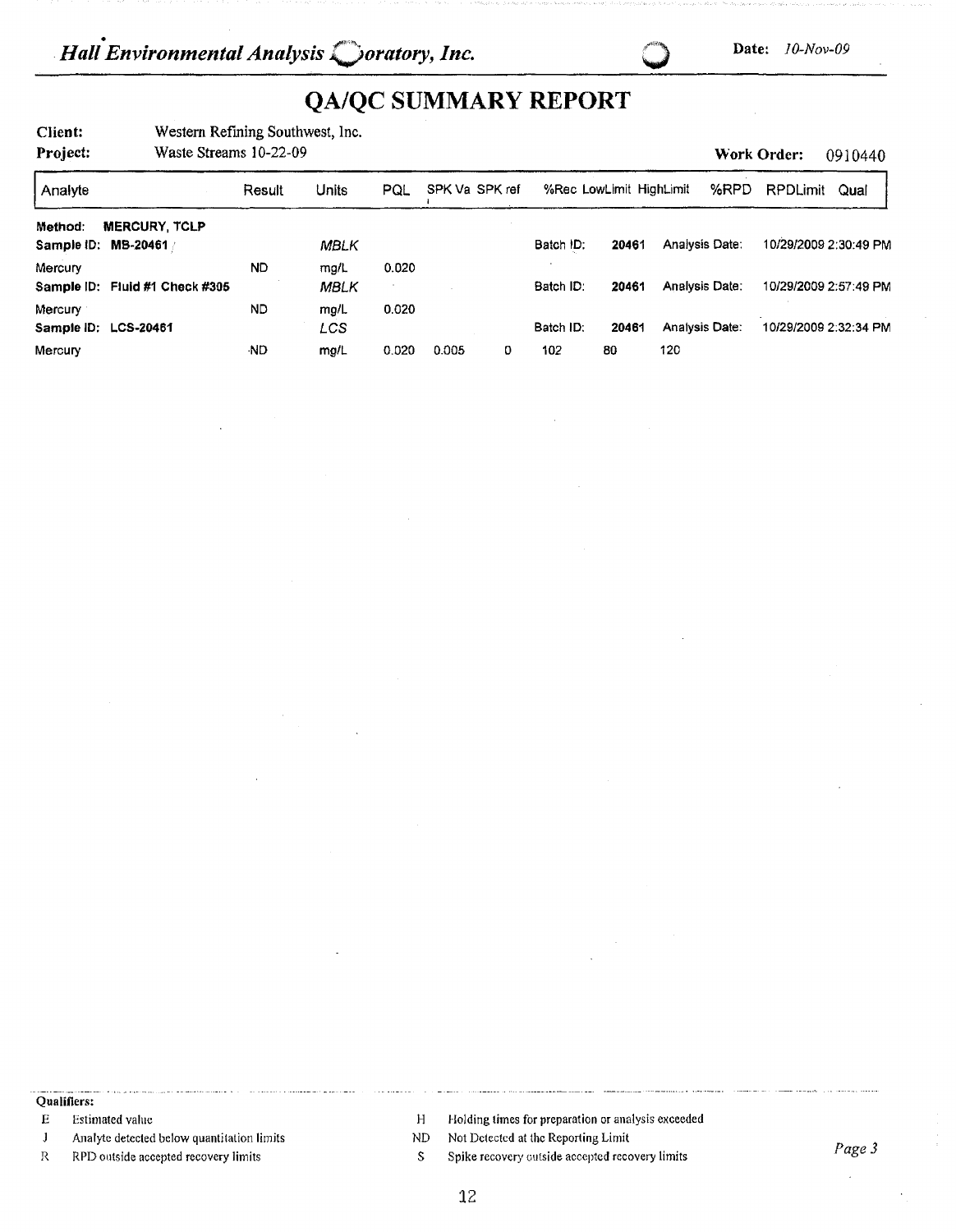# *Hall Environmental Analysis aboratory, Inc.* 2014. Date: <sup>10-Nov-09</sup> .

# **QA/QC SUMMARY REPORT**

**Client:** Western Refining Southwest, Inc. **Project:** Waste Streams 10-22-09 **Work Order:** 0910440

| Analyte                                  | Result    | Units       | PQL  |      | SPK Va SPK ref |              | %Rec LowLimit HighLimit |                | %RPD | RPDLimit              | Qual |
|------------------------------------------|-----------|-------------|------|------|----------------|--------------|-------------------------|----------------|------|-----------------------|------|
| EPA Method 6010B: Soil Metals<br>Method: |           |             |      |      |                |              |                         |                |      |                       |      |
| Sample ID: MB-20468                      |           | MBLK        |      |      |                | Batch ID:    | 20468                   | Analysis Date: |      | 10/30/2009 2:08:46 PM |      |
| Aluminum                                 | <b>ND</b> | mg/Kg       | 3.0  |      |                |              |                         |                |      |                       |      |
| Antimony                                 | <b>ND</b> | mg/Kg       | 2.5  |      |                |              |                         |                |      |                       |      |
| Arsenic                                  | <b>ND</b> | mg/Kg       | 2.5  |      |                |              |                         |                |      |                       |      |
| Barium                                   | <b>ND</b> | mg/Kg       | 0.10 |      |                |              |                         |                |      |                       |      |
| Beryllium                                | <b>ND</b> | mg/Kg       | 0.15 |      |                |              |                         |                |      |                       |      |
| Cadmium                                  | <b>ND</b> | mg/Kg       | 0.10 |      |                |              |                         |                |      |                       |      |
| Calcium                                  | <b>ND</b> | mg/Kg       | 25   |      |                |              |                         |                |      |                       |      |
| Chromium                                 | <b>ND</b> | mg/Kg       | 0.30 |      |                |              |                         |                |      |                       |      |
| Copper                                   | <b>ND</b> | mg/Kg       | 0.30 |      |                |              |                         |                |      |                       |      |
| Lead                                     | <b>ND</b> | mg/Kg       | 0.25 |      |                |              |                         |                |      |                       |      |
| Magnesium                                | <b>ND</b> | mg/Kg       | 25   |      |                |              |                         |                |      |                       |      |
| Manganese                                | <b>ND</b> | mg/Kg       | 0.10 |      |                |              |                         |                |      |                       |      |
| Nickel                                   | <b>ND</b> | mg/Kg       | 0.50 |      |                |              |                         |                |      |                       |      |
| Potassium                                | <b>ND</b> | mg/Kg       | 50   |      |                |              |                         |                |      |                       |      |
| Silver                                   | <b>ND</b> | mg/Kg       | 0.25 |      |                |              |                         |                |      |                       |      |
| Sodium                                   | <b>ND</b> | mg/Kg       | 25   |      |                |              |                         |                |      |                       |      |
| Thallium                                 | <b>ND</b> | mg/Kg       | 2.5  |      |                |              |                         |                |      |                       |      |
| Vanadium                                 | <b>ND</b> | mg/Kg       | 2.5  |      |                |              |                         |                |      |                       |      |
| Zinc                                     | ND        | mg/Kg       | 2.5  |      |                |              |                         |                |      |                       |      |
| Sample ID: MB-20468                      |           | <b>MBLK</b> |      |      |                | Batch ID:    | 20468                   | Analysis Date: |      | 11/3/2009 6:13:36 PM  |      |
| Aluminum                                 | <b>ND</b> | mg/Kg       | 3.0  |      |                |              |                         |                |      |                       |      |
| Cobalt                                   | <b>ND</b> | mg/Kg       | 0.30 |      |                |              |                         |                |      |                       |      |
| Iron                                     | <b>ND</b> | mg/Kg       | 1.0  |      |                |              |                         |                |      |                       |      |
| Selenium                                 | <b>ND</b> | mg/Kg       | 2.5  |      |                |              |                         |                |      |                       |      |
| Sample ID: LCS-20468                     |           | LCS         |      |      |                | Batch ID:    | 20468                   | Analysis Date: |      | 10/30/2009 2:11:37 PM |      |
|                                          | 26.23     |             |      |      | 25 0.3656      | 103          | 80                      | 120            |      |                       |      |
| Aluminum                                 |           | mg/Kg       | 3.0  |      | 0              |              | 80                      | 120            |      |                       |      |
| Antimony                                 | 23.69     | mg/Kg       | 2.5  | 25   |                | 94.8<br>98.1 | 80                      | 120            |      |                       |      |
| Arsenic                                  | 24.52     | mg/Kg       | 2.5  | 25   | 0              |              |                         |                |      |                       |      |
| Barium                                   | 23.57     | mg/Kg       | 0.10 | 25   | o              | 94.3         | 80                      | 120            |      |                       |      |
| Beryllium                                | 25.32     | mg/Kg       | 0.15 | 25   | 0              | 101          | 80                      | 120            |      |                       |      |
| Cadmium                                  | 24.22     | mg/Kg       | 0.10 | 25   | 0              | 96.9         | 80                      | 120            |      |                       |      |
| Calcium                                  | 2425      | mg/Kg       | 25   | 2500 | 0              | 97.0         | 80                      | 120            |      |                       |      |
| Chromium                                 | 24.17     | mg/Kg       | 0.30 | 25   | 0              | 96.7         | 80                      | 120            |      |                       |      |
| Copper                                   | 24.71     | mg/Kg       | 0.30 |      | 25 0.1135      | 98.4         | 80                      | 120            |      |                       |      |
| Lead                                     | 23.50     | mg/Kg       | 0.25 | 25   | 0              | 94.0         | 80                      | 120            |      |                       |      |
| Magnesium                                | 2438      | mg/Kg       | 25   | 2500 | 0              | 97.5         | 80                      | 120            |      |                       |      |
| Manganese                                | 23.54     | mg/Kg       | 0.10 |      | 25 0.0257      | 94.1         | 80                      | 120            |      |                       |      |
| Nickel                                   | 23.27     | mg/Kg       | 0.50 |      | 25 0.0574      | 92.8         | 80                      | 120            |      |                       |      |
| Potassium                                | 2509      | mg/Kg       | 50   | 2500 | 0              | 100          | 80                      | 120            |      |                       |      |
| Silver                                   | 24.63     | mg/Kg       | 0.25 |      | 25 0.0974      | 98.1         | 80                      | 120            |      |                       |      |
| Sodium                                   | 2576      | mg/Kg       | 25   | 2500 | 0              | 103          | 80                      | 120            |      |                       |      |
| Thallium                                 | 23.63     | mg/Kg       | 2.5  | 25   | 0              | 94.5         | 80                      | 120            |      |                       |      |
| Vanadium                                 | 24.95     | mg/Kg       | 2.5  | 25   | 0              | 99.8         | 80                      | 120            |      |                       |      |
| Zinc                                     | 23.41     | mg/Kg       | 2.5  | 25   | 0              | 93.7         | $-80$                   | 120            |      |                       |      |

Qualifiers:

J Analyte detected below quantitation limits ND Not Detected at the Reporting Limit

E Estimated value **H** Holding times for preparation or analysis exceeded

Reflective accepted recovery limits and the recovery outside accepted recovery limits **Page 4 Reflective and recovery contract recovery** limits **Page 4 Reflective and report in the recovery limits Page 4 Reflective**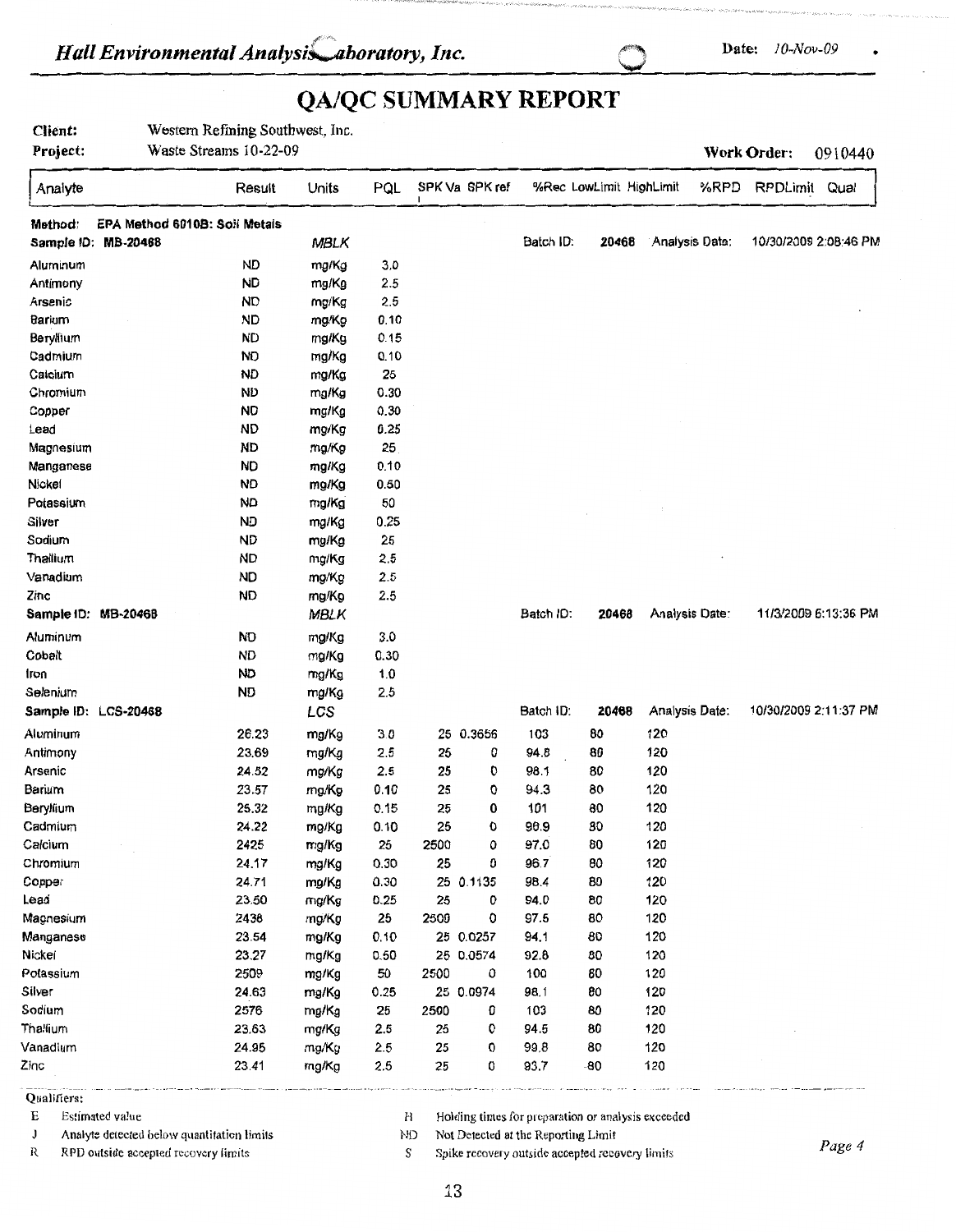# **QA/QC SUMMARY REPORT**

| Client:<br>Project: |                               | Western Refining Southwest, Inc.<br>Waste Streams 10-22-09 |             |      |     |                |           |                         |     |                | Work Order:     | 0910440               |
|---------------------|-------------------------------|------------------------------------------------------------|-------------|------|-----|----------------|-----------|-------------------------|-----|----------------|-----------------|-----------------------|
|                     |                               |                                                            |             |      |     |                |           |                         |     |                |                 |                       |
| Analyte             |                               | Result                                                     | Units       | PQL  |     | SPK Va SPK ref |           | %Rec LowLimit HighLimit |     | %RPD           | <b>RPDLimit</b> | Qual                  |
| Method:             | EPA Method 6010B: Soil Metals |                                                            |             |      |     |                |           |                         |     |                |                 |                       |
|                     | Sample ID: LCS-20468          |                                                            | LCS         |      |     |                | Batch ID: | 20468                   |     | Analysis Date: |                 | 11/3/2009 6:16:26 PM  |
| Aluminum            |                               | 27.49                                                      | mg/Kg       | 3.0  |     | 25 0.6762      | 107       | 80                      | 120 |                |                 |                       |
| Cobalt              |                               | 23.33                                                      | mg/Kg       | 0.30 | 25  | 0              | 93.3      | 80                      | 120 |                |                 |                       |
| Iron                |                               | 25.80                                                      | mg/Kg       | 1.0  | 25  | 0              | 103       | 80                      | 120 |                |                 |                       |
| Selenium            |                               | 23.91                                                      | mg/Kg       | 2.5  | 25  | 0              | 95.7      | 80                      | 120 |                |                 |                       |
| Method:             | EPA Method 6010B: TCLP Metals |                                                            |             |      |     |                |           |                         |     |                |                 |                       |
| Sample ID:          | MB-20451                      |                                                            | <b>MBLK</b> |      |     |                | Batch ID: | 20451                   |     | Analysis Date: |                 | 10/29/2009 9:54:41 AM |
| Arsenic             |                               | <b>ND</b>                                                  | mg/L        | 5.0  |     |                |           |                         |     |                |                 |                       |
| Barium              |                               | <b>ND</b>                                                  | mg/L        | 100  |     |                |           |                         |     |                |                 |                       |
| Cadmium             |                               | <b>ND</b>                                                  | mg/L        | 1.0  |     |                |           |                         |     |                |                 |                       |
| Chromium            |                               | <b>ND</b>                                                  | mg/L        | 5.0  |     |                |           |                         |     |                |                 |                       |
| Lead                |                               | <b>ND</b>                                                  | mg/L        | 5.0  |     |                |           |                         |     |                |                 |                       |
| Selenium            |                               | ND.                                                        | mg/L        | 1.0  |     |                |           |                         |     |                |                 |                       |
| Silver              |                               | <b>ND</b>                                                  | mg/L        | 5.0  |     |                |           |                         |     |                |                 |                       |
|                     | Sample ID: LCS-20451          |                                                            | LCS         |      |     |                | Batch ID: | 20451                   |     | Analysis Date: |                 | 10/29/2009 9:59:31 AM |
| Arsenic             |                               | <b>ND</b>                                                  | mg/L        | 5.0  | 0.5 | 0              | 106       | 80                      | 120 |                |                 |                       |
| Barium              |                               | <b>ND</b>                                                  | mg/L        | 100  |     | 0.5 0.0013     | 99.4      | 80                      | 120 |                |                 |                       |
| Cadmium             |                               | <b>ND</b>                                                  | mg/L        | 1.0  | 0.5 | 0              | 105       | 80                      | 120 |                |                 |                       |
| Chromium            |                               | ND.                                                        | mg/L        | 5.0  | 0.5 | 0              | 99.1      | 80                      | 120 |                |                 |                       |
| Lead                |                               | <b>ND</b>                                                  | mg/L        | 5.0  | 0.5 | ٥              | 98.1      | 80                      | 120 |                |                 |                       |
| Selenium            |                               | <b>ND</b>                                                  | mg/L        | 1.0  | 0.5 | 0              | 109       | 80                      | 120 |                |                 |                       |
| Silver              |                               | <b>ND</b>                                                  | mg/L        | 5.0  |     | 0.5 0.0018     | 106       | 80                      | 120 |                |                 |                       |

--· - ·--- ··---- -· . --- ---------• .. - --· ···--· Qualifiers:

- 
- J Analyte detected below quantitation limits
- R RPO outside accepted recovery limits
- E Estimated value **Estimated value** H Holding times for preparation or analysis exceeded
	- ND Not Detected at the Reporting Limit
	- S Spike recovery outside accepted recovery limits *Pages*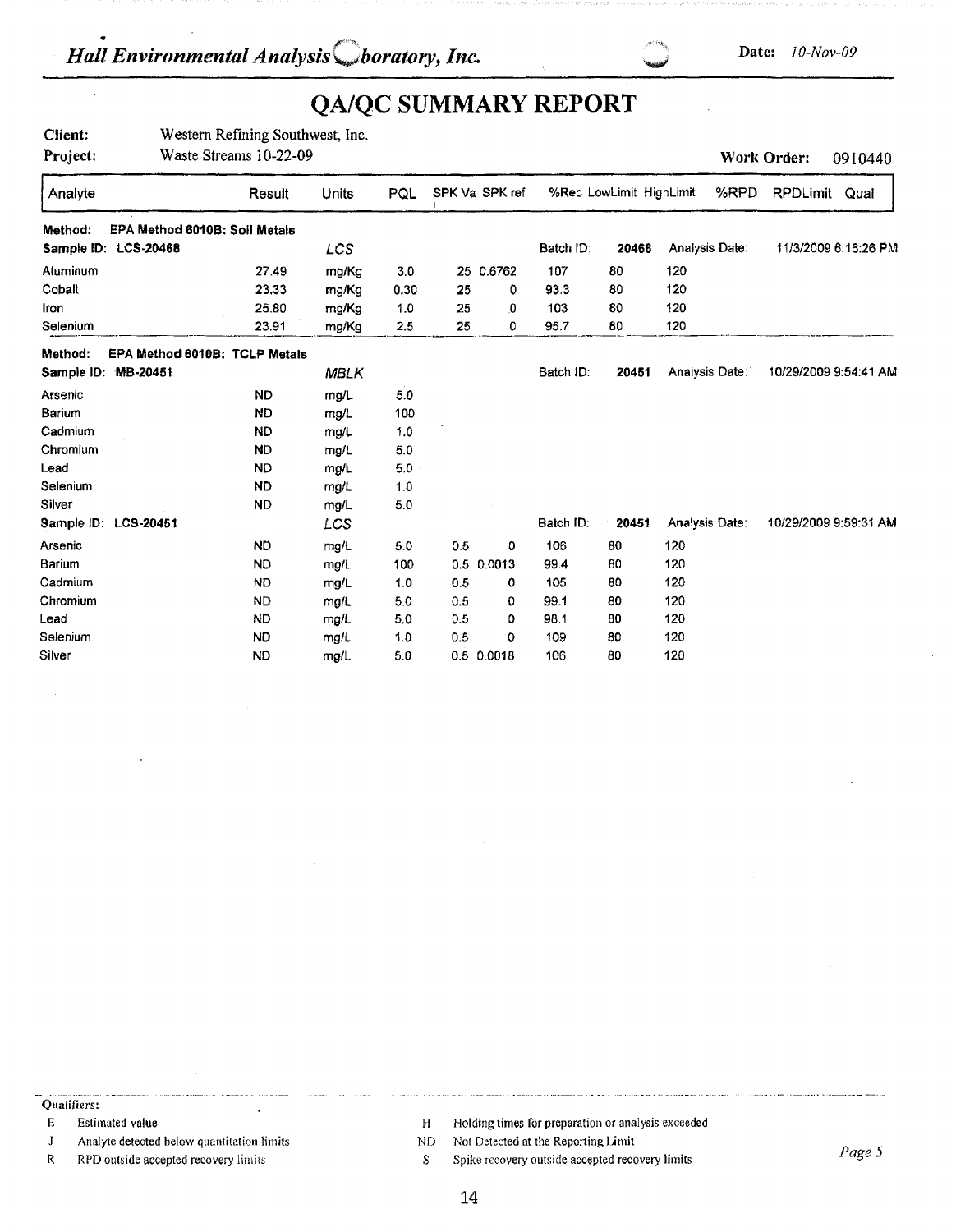# Hall Environmental Analysis Laboratory, Inc.

| Sample Receipt Checklist                                         |                         |      |                                   |                              |                |                               |                     |
|------------------------------------------------------------------|-------------------------|------|-----------------------------------|------------------------------|----------------|-------------------------------|---------------------|
| Client Name WESTERN REFINING SOUT                                |                         |      | Date Received:                    |                              |                | 10/23/2009                    |                     |
| Work Order Number 0910440                                        |                         |      | Received by:                      | JB                           |                |                               |                     |
| Checklist completed by<br>Sidnature                              |                         | Date |                                   | Sample ID labels checked by: | initials       |                               |                     |
| Matrix:<br>Carrier name                                          | UPS                     |      |                                   |                              |                |                               |                     |
| Shipping container/cooler in good condition?                     | Yes $\vee$              |      | No <sub>1</sub>                   | Not Present                  |                |                               |                     |
| Custody seals intact on shipping container/cooler?               | Ø<br>Yes                |      | No $\square$                      | Not Present                  |                | Not Shipped                   | $\Box$              |
| Custody seals intact on sample bottles?                          | ⊻<br>Yes                |      | No                                | N/A                          | $\blacksquare$ |                               |                     |
| Chain of custody present?                                        | Ø<br>Yes                |      | No <sub>1</sub>                   |                              |                |                               |                     |
| Chain of custody signed when relinquished and received?          | ☑<br>Yes                |      | No L                              |                              |                |                               |                     |
| Chain of custody agrees with sample labels?                      | ☑<br>Yes                |      | No                                |                              |                |                               |                     |
| Samples in proper container/bottle?                              | $\triangleright$<br>Yes |      | No L                              |                              |                |                               |                     |
| Sample containers intact?                                        | Yes $\varnothing$       |      | No $\square$                      |                              |                |                               |                     |
| Sufficient sample volume for indicated test?                     | Yes $\triangledown$     |      | No <sub>1</sub>                   |                              |                |                               |                     |
| All samples received within holding time?                        | ☑<br>Yes                |      | No <sub>1</sub>                   |                              |                |                               | Number of preserved |
| No VOA vials submitted<br>Water - VOA vials have zero headspace? | M                       |      | $\Box$<br>Yes                     | No $\Box$                    |                | bottles checked for<br>pH:    |                     |
| Water - Preservation labels on bottle and cap match?             | $\mathsf{L}$<br>Yes     |      | No                                | ☑<br>N/A                     |                |                               |                     |
| Water - pH acceptable upon receipt?                              | Yes<br>$\Box$           |      | No <sub>1</sub>                   | ☑<br>N/A                     |                | <2 >12 unless noted<br>below. |                     |
| Container/Temp Blank temperature?                                | $14.1^\circ$            |      | <6° C Acceptable                  |                              |                |                               |                     |
| <b>COMMENTS:</b>                                                 |                         |      | If given sufficient time to cool. |                              |                |                               |                     |
|                                                                  |                         |      |                                   |                              |                |                               |                     |

•

| Client contacted<br>or or transport form of the second section of the                                 | Date contacted: | Person contacted<br>Made a first state send computer should be constructed and                                                                                                                                                 |  |
|-------------------------------------------------------------------------------------------------------|-----------------|--------------------------------------------------------------------------------------------------------------------------------------------------------------------------------------------------------------------------------|--|
|                                                                                                       |                 |                                                                                                                                                                                                                                |  |
| Contacted by:<br>A company of the monotonic contract the company of the monotonic                     | Regarding:      |                                                                                                                                                                                                                                |  |
| Comments:                                                                                             |                 |                                                                                                                                                                                                                                |  |
|                                                                                                       |                 |                                                                                                                                                                                                                                |  |
|                                                                                                       |                 |                                                                                                                                                                                                                                |  |
|                                                                                                       |                 | The Continue and the complete the Continue and the Continue and Continue and Continue and the Continue of Continue and Continue and the Continue and the Continue and the Continue and the Continue and the Continue and the C |  |
|                                                                                                       |                 |                                                                                                                                                                                                                                |  |
| The computer of the computer and the computer and computer and computer and computer and computer and |                 | THE COMMON CAST COMPANY OF REAL PROPERTY AND A RECOVERED AND RELEASED FOR THE MAIN COMMON COMMON COMMON CONTRACTS AND RELEASED FOR THE RELEASED FOR THE RELEASED FOR THE RELEASED FOR THE RELEASED FOR THE RELEASED FOR THE RE |  |
| Corrective Action                                                                                     |                 | ALL AND RESIDENCE AND ARRESTS AND RESIDENCE AND ARRESTS AND ARRESTS AND ARRESTS AND ARRESTS AND ARRESTS AND ARRESTS AND ARRESTS AND ALL AND ARRESTS AND ARRESTS AND ARRESTS AND ARRESTS AND ARRESTS AND ARRESTS AND ARRESTS AN |  |
|                                                                                                       |                 | The first state of the second state of the second state of the first state of the second state of the second state of the second                                                                                               |  |
|                                                                                                       |                 | . This are the companies and three day, then the device concert in empty care. But there is the count of the control can determine a status of the control three cases are made the magnitude to an approximately the companie |  |